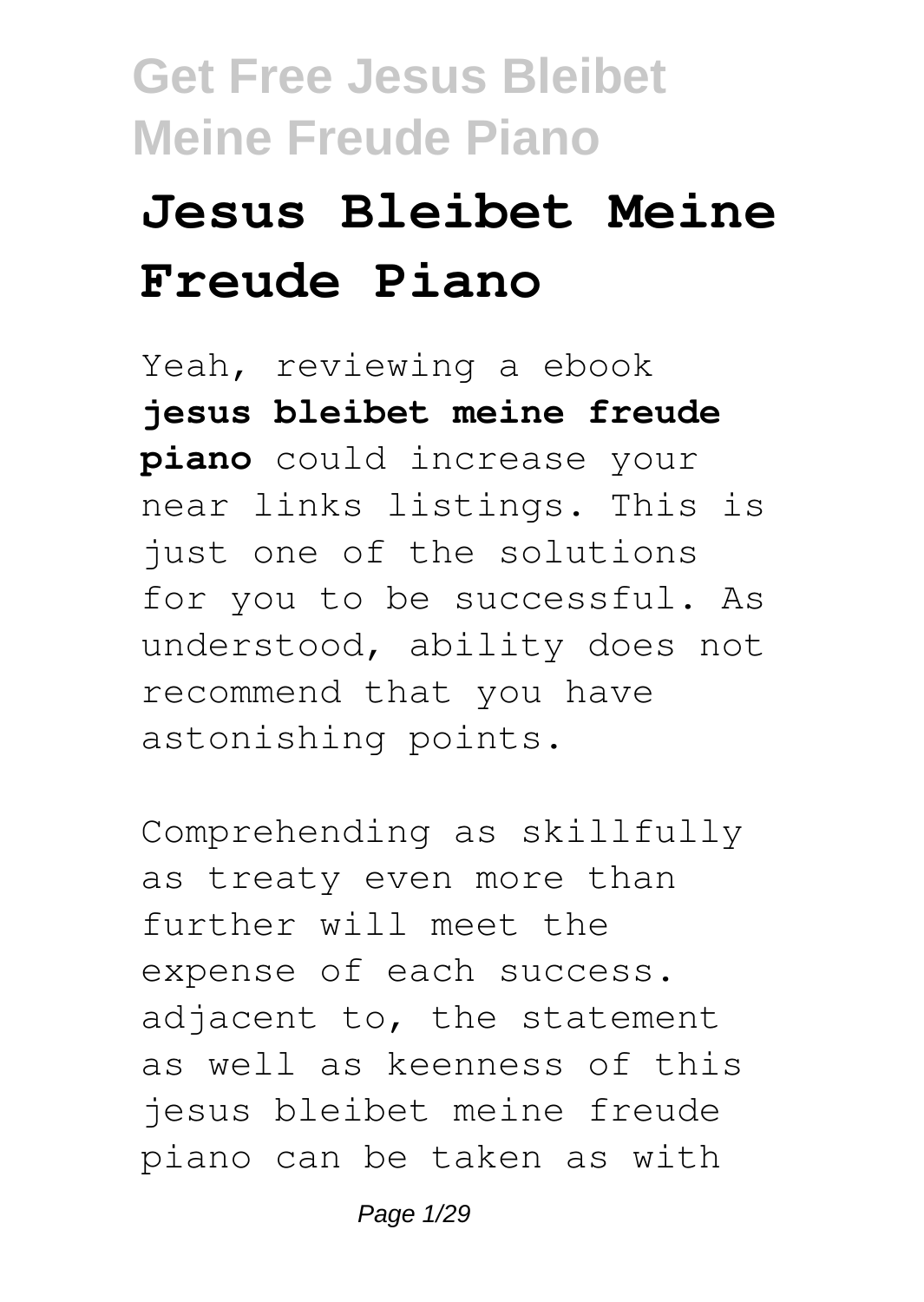ease as picked to act.

Bach-Bauer: Jesu Bleibet Meine FreudeBach/Wilhelm Kempff - Jesus bleibet meine Freude *Lucas \u0026 Arthur Jussen – Bach: 'Jesus bleibet meine Freude' from Cantata BWV 147 (Transcr. by Hess) Jesus bleibet meine Freude Oboe and Bass line* Shiro Sagisu - Jesus Bleibet Meine Freude (Hertz und Mund und Tat und Leben BWV.147) Jesus bleibet meine Freude [Extended] - J. S. Bach (Evangelion OST) | Piano Cover J.S. Bach, Choral from Cantata BWV 147 \"Jesus bleibet meine Freude\", Alexandra Dovgan **J. S. Bach** Page 2/29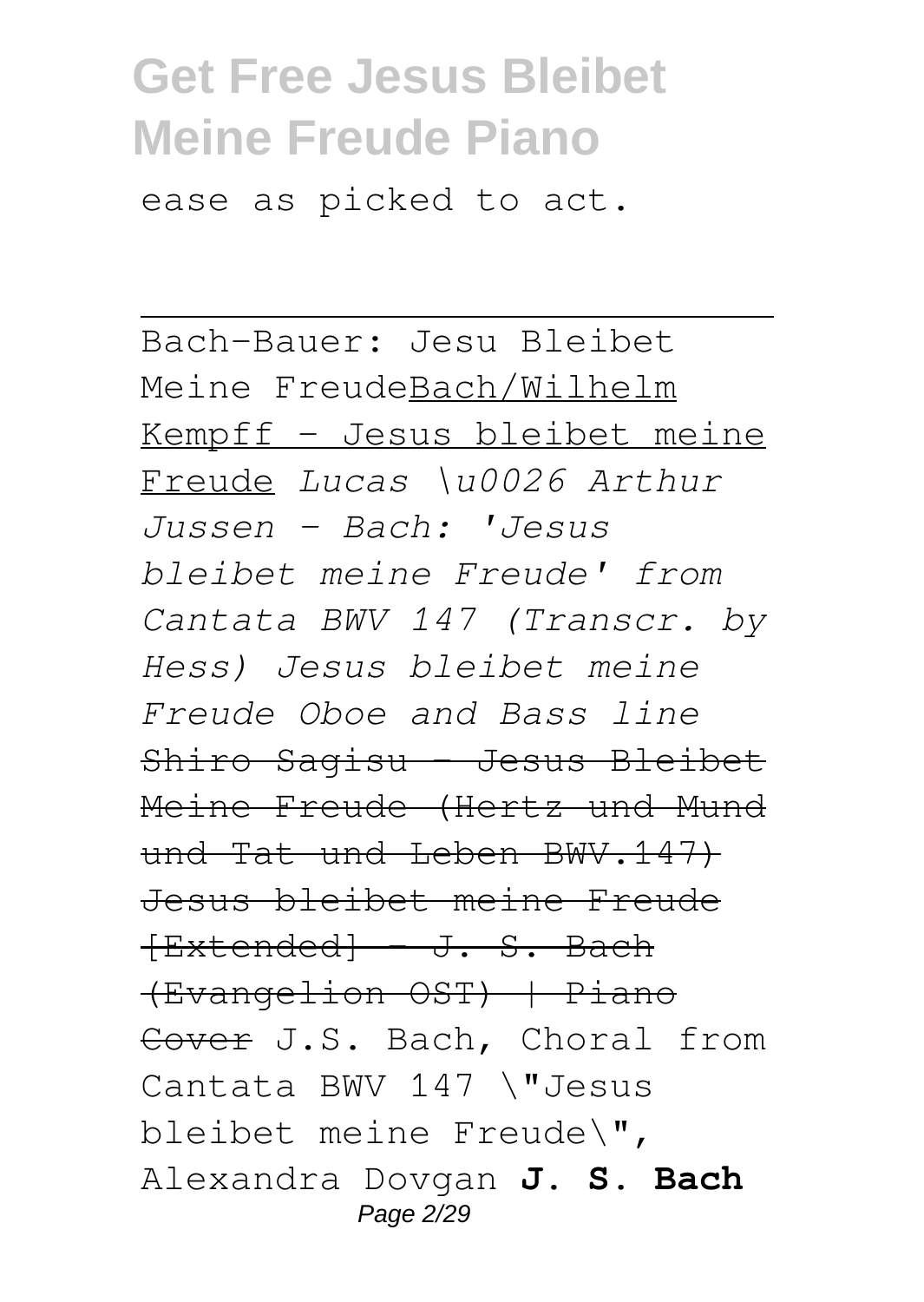**- \"Jesu bleibet meine Freude\" BWV147 - piano solo with fin** J.S. BACH: Jesu in D Minor (the saddest of all keys) (arr. Hall) | Cory Hall, pianist **Jesus bleibet meine Freude - KARAOKE / PIANO ACCOMPANIMENT - Cantata BWV 147 - Bach** *VOCES8: Jesus bleibet meine Freude - JS Bach Johann Sebastian Bach: Jesus bleibet meine Freude, aus: Kantate BWV 147* Jesu bleibet meine freude - improvisatie Gert van Hoef - St. Baafs Kathedraal Gent **Pianist in tears!!!. Most moving piano performance.** J.S. Bach - Jesu bleibet meine freude /Jesu Joy of Man's Desiring - Regenboogkerk Nijverdal Page 3/29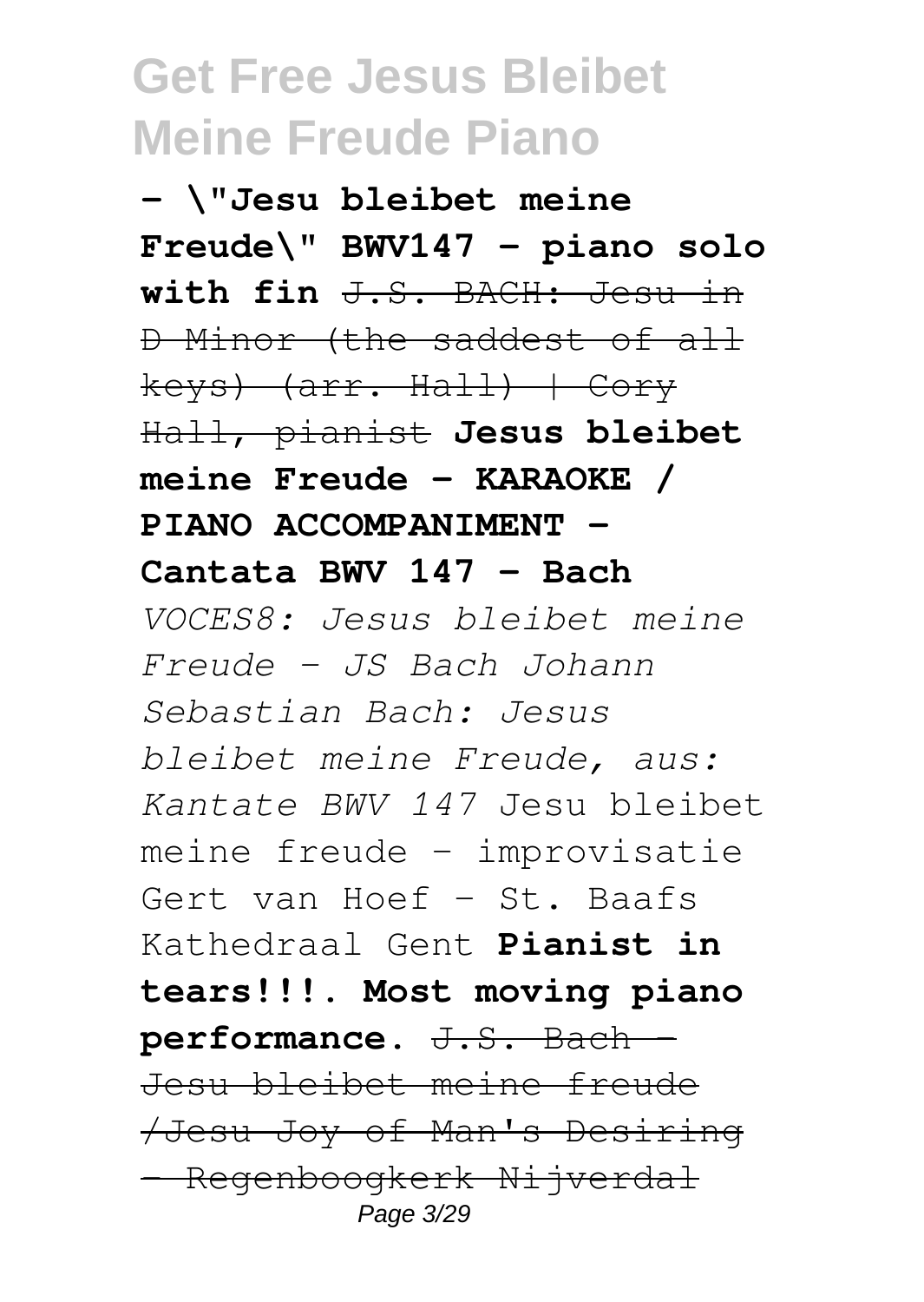Mozart: Sonata for Two Pianos in D, KV 448 - Lucas \u0026 Arthur Jussen *Jesus bleibet meine Freude - Bel Canto Choir Vilnius* **Schubert: Lebensstürme, Allegro in A Minor, D 947 - Lucas \u0026 Arthur Jussen** Schubert: Fantasie in F minor - Lucas \u0026 Arthur Jussen Fly me to the Moon - Fragrance99 (Evangelion OST) | Jazz Piano Cover <del>Bach -</del> BWV 147 Jesu joy of man's desiring (Jesus bleibet meine Freude, organ) **Bach Cantata BWV 147 10 - Chorale - Jesu bleibet meine Freude - Harnoncourt** Bach (arr. Myra Hess) 'Jesu, Joy of Man's Desiring' P. Barton, FEURICH piano J. S. Bach -Page  $4/29$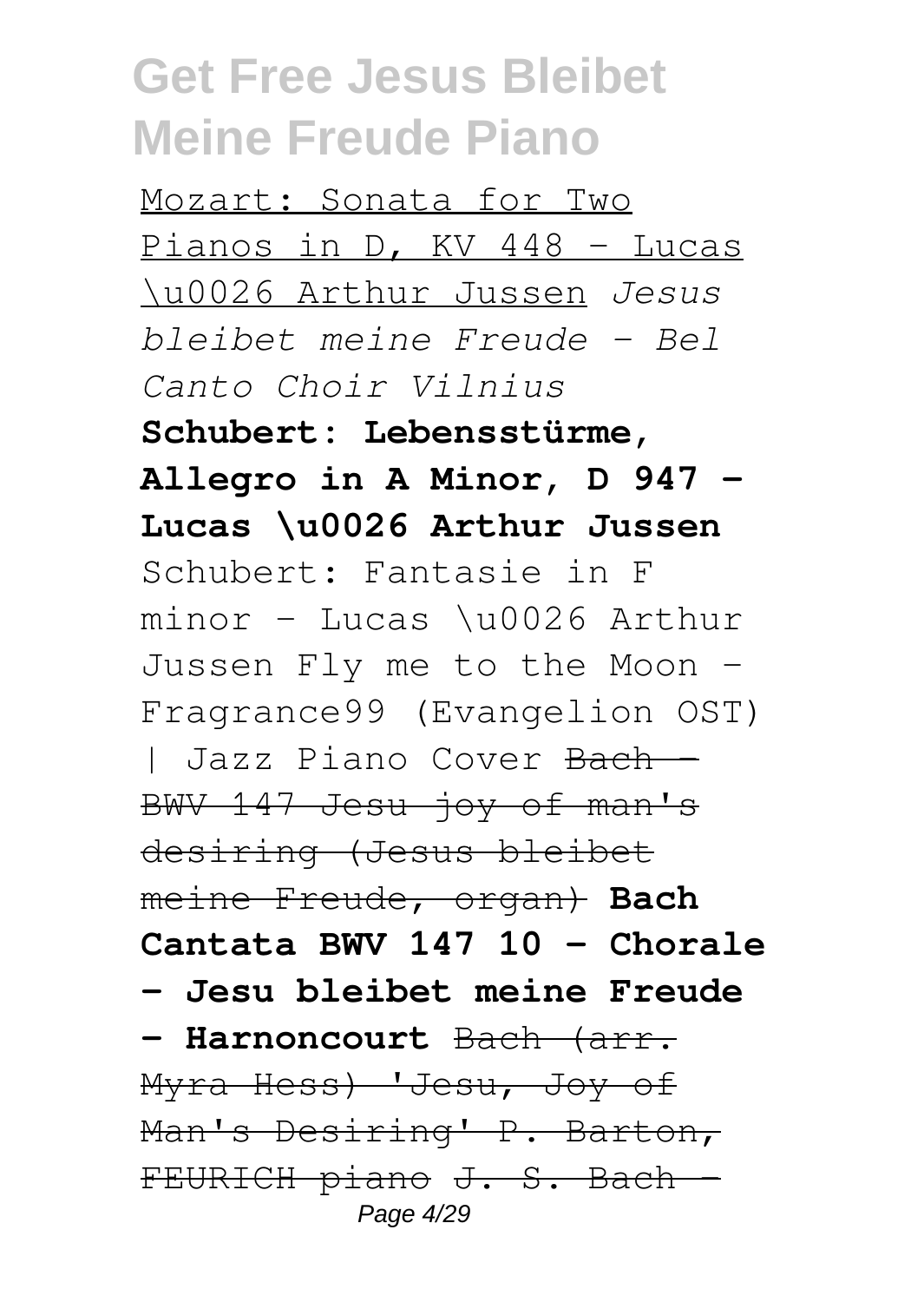\"Jesus bleibet meine Freude\" BWV 147 *J.S. Bach: Improvisation on \"Jesus bleibet meine Freude, BWV 147\" Jesus bleibet meine Freude - J. S. Bach (Evangelion OST) | Piano Cover* J.S. Bach: Herz und Mund und Tat und Leben, Cantata BWV 147 - 10. Jesus bleibet meine Freude... *\"Jesus bleibet meine Freude\" from Cantata BWV 147; Till Hoffmann, piano* **Susanne Maria Schwarz, Piano spielt Bach/ Hess: \"Jesus bleibet meine Freude\" arr. für Klavier solo** Jesus Bleibet Meine Freude Piano Choral from the cantata "Herz und Mund und Tat und Leben" BWV 147. Piano Page 5/29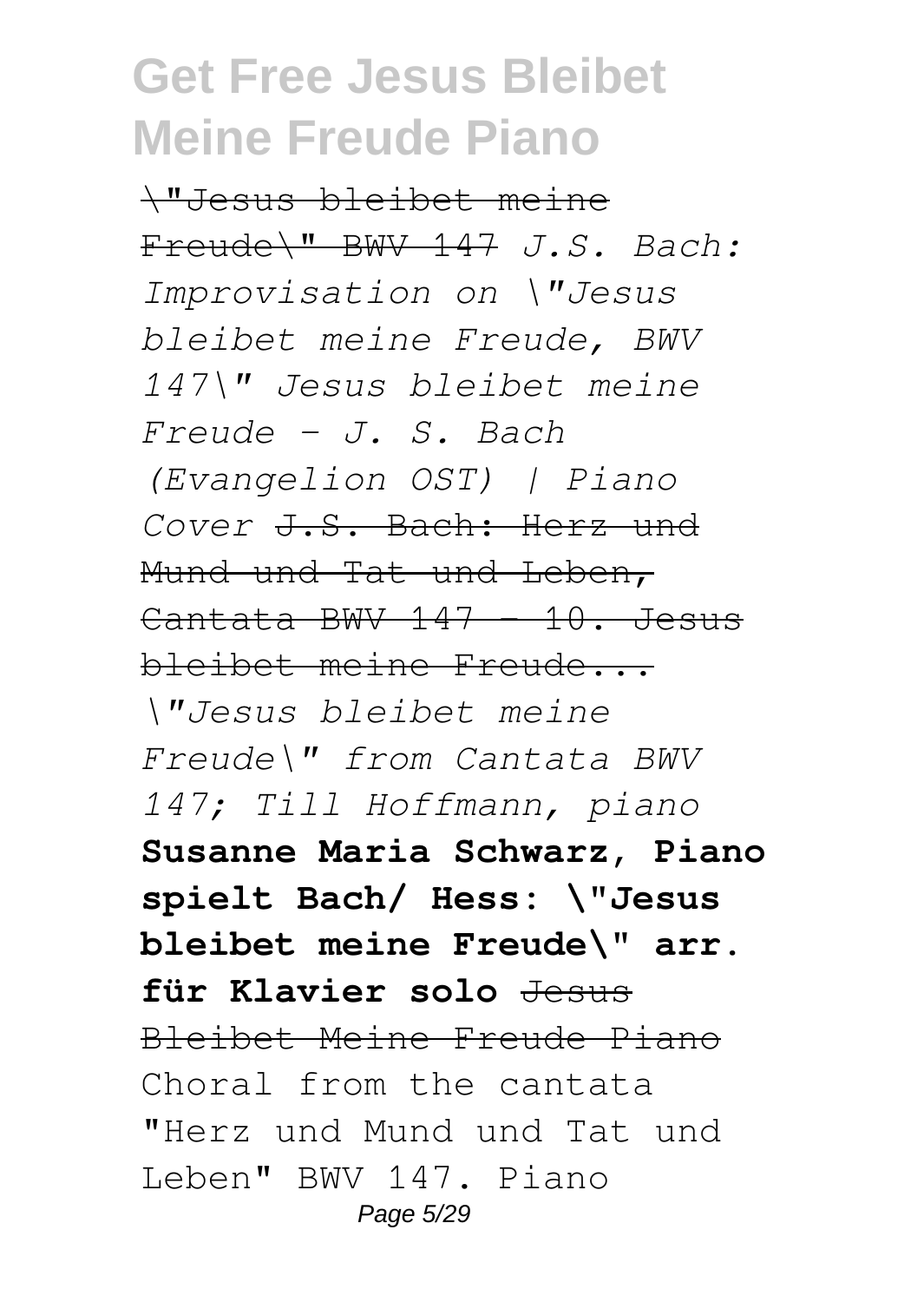transcription performed by Kempff himself in 1975.

Bach/Wilhelm Kempff Jesus bleibet meine Freude - YouTube

Download and print in PDF or MIDI free sheet music for Herz und Mund und Tat und Leben, BWV 147 by Bach, Johann Sebastian arranged by anfe25 for Piano (Solo) Jesus bleibet meine Freude Sheet music for Piano (Solo) | Musescore.com

Jesus bleibet meine Freude Sheet music for Piano (Solo

 $\overline{\cdots}$ 

About 'Jesu, bleibet meine freude' Artist: Bach, Johann Sebastian (sheet music) Born: Page 6/29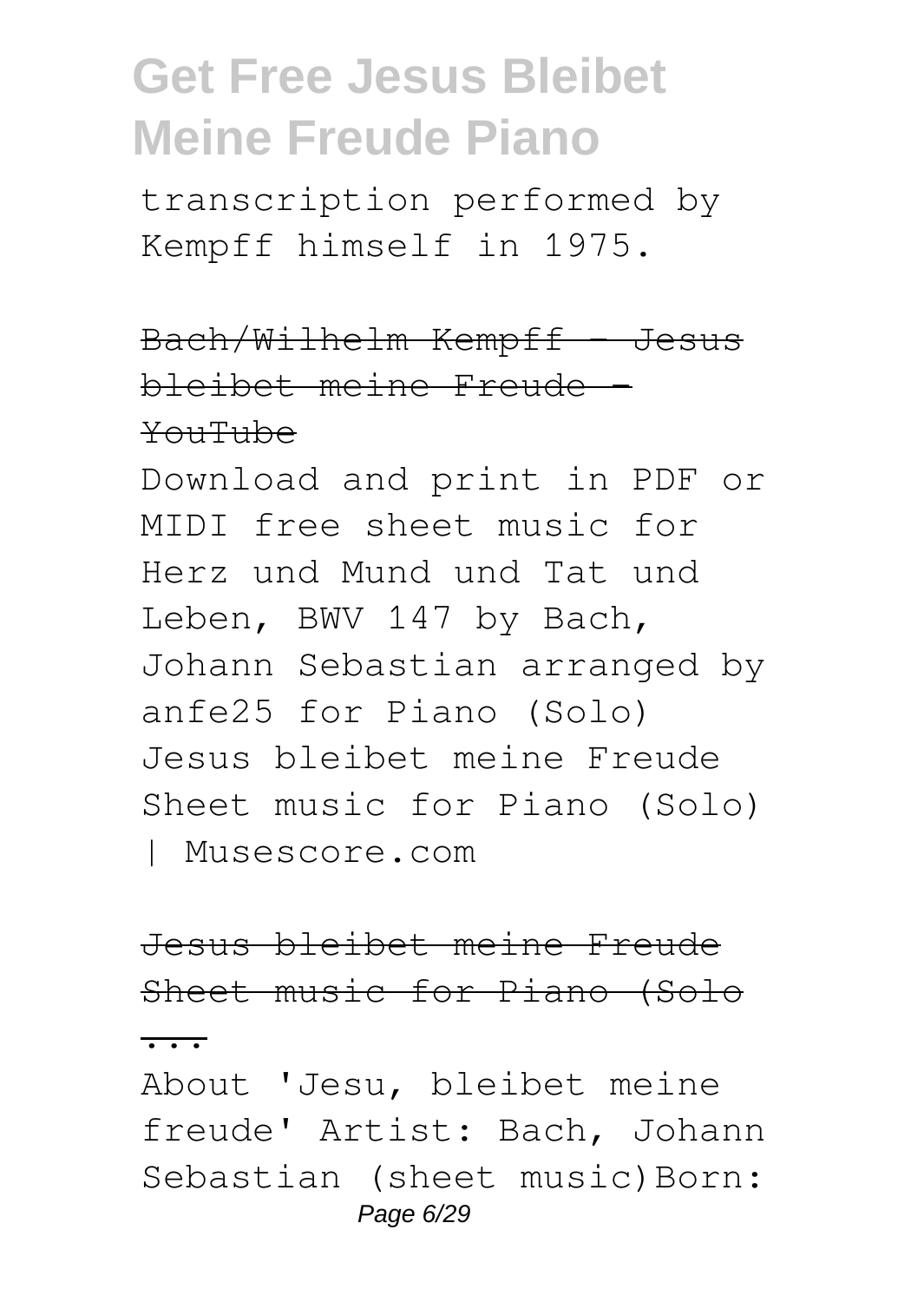21 March 1685 , Eisenach Died: 28 July 1750 , Leipzig The Artist: One of the greatest composers of all time.

Bach - Jesu, bleibet meine freude midi file for Piano ...

JESU BLEIBET MEINE FREUDE PIANO PDF. Print and download in PDF or MIDI Jesus bleibet meine Freude – Johann Sebastian Bach. Free sheet music for Piano. Made by anfe Choral "Wohl mir, dass ich Jesum habe/Jesus bleibet meine Freude". Both chorals are Bach BWV Jesus Bleibet Meine Freude for Cello/Piano Duet. Genre Categories, Paraphrases; For Page 7/29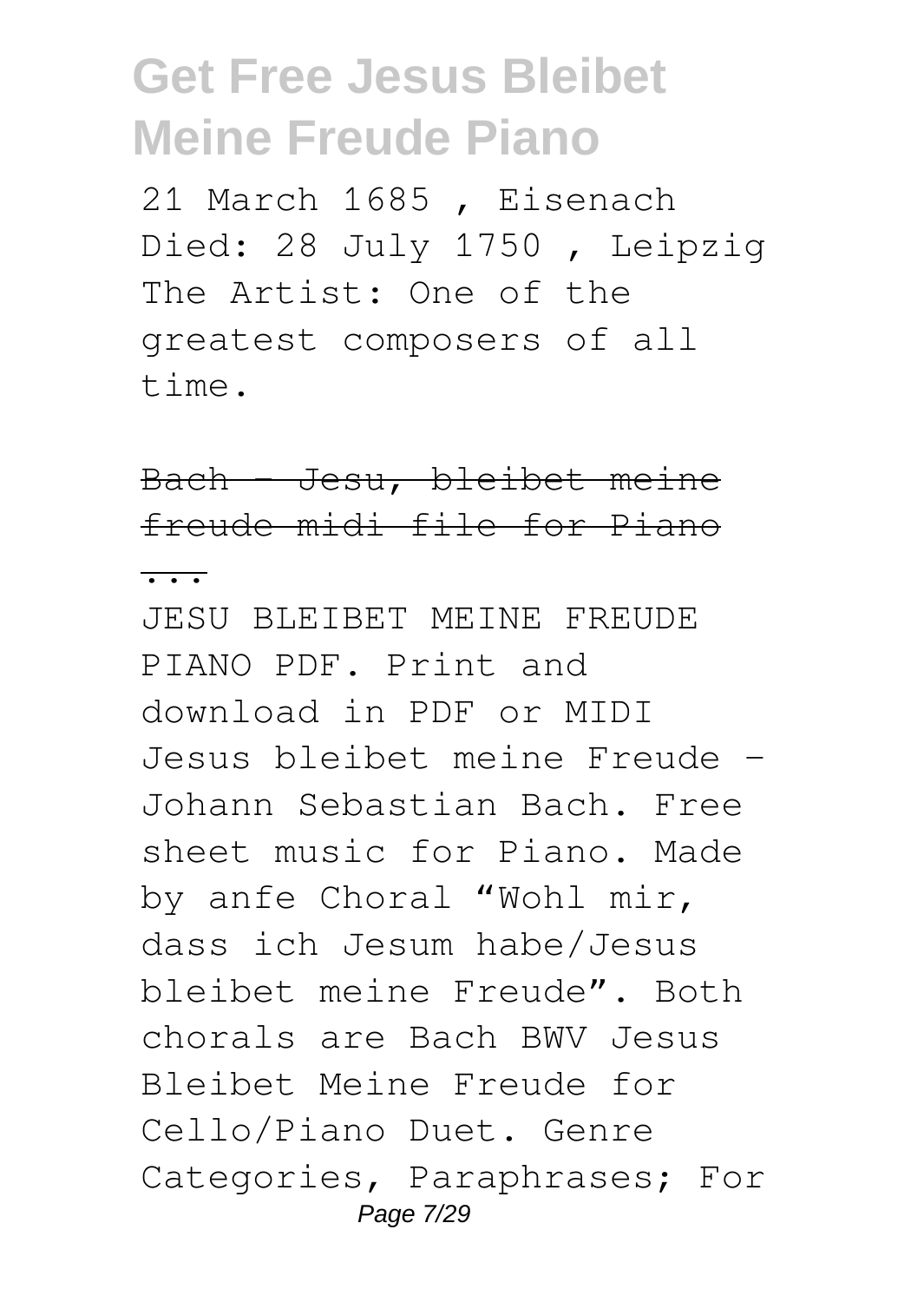piano; Scores featuring the piano; For 1 player.

JESU BLEIBET MEINE FREUDE PIANO PDF - Andres Linares Download and print in PDF or MIDI free sheet music for Herz und Mund und Tat und Leben, BWV 147 by Bach, Johann Sebastian arranged by Luis Terrados for Soprano, Tenor, Alto, Bass (Choral)

Cantata 147 Jesus Bleibet Meine Freude Johann Sebastian ...

Jesu, Joy of Man's Desiring / Jesu bleibet meine Freude / BWV 147 Easy Piano Johann Sebastian Bach

Free sheet music : Bach, Page 8/29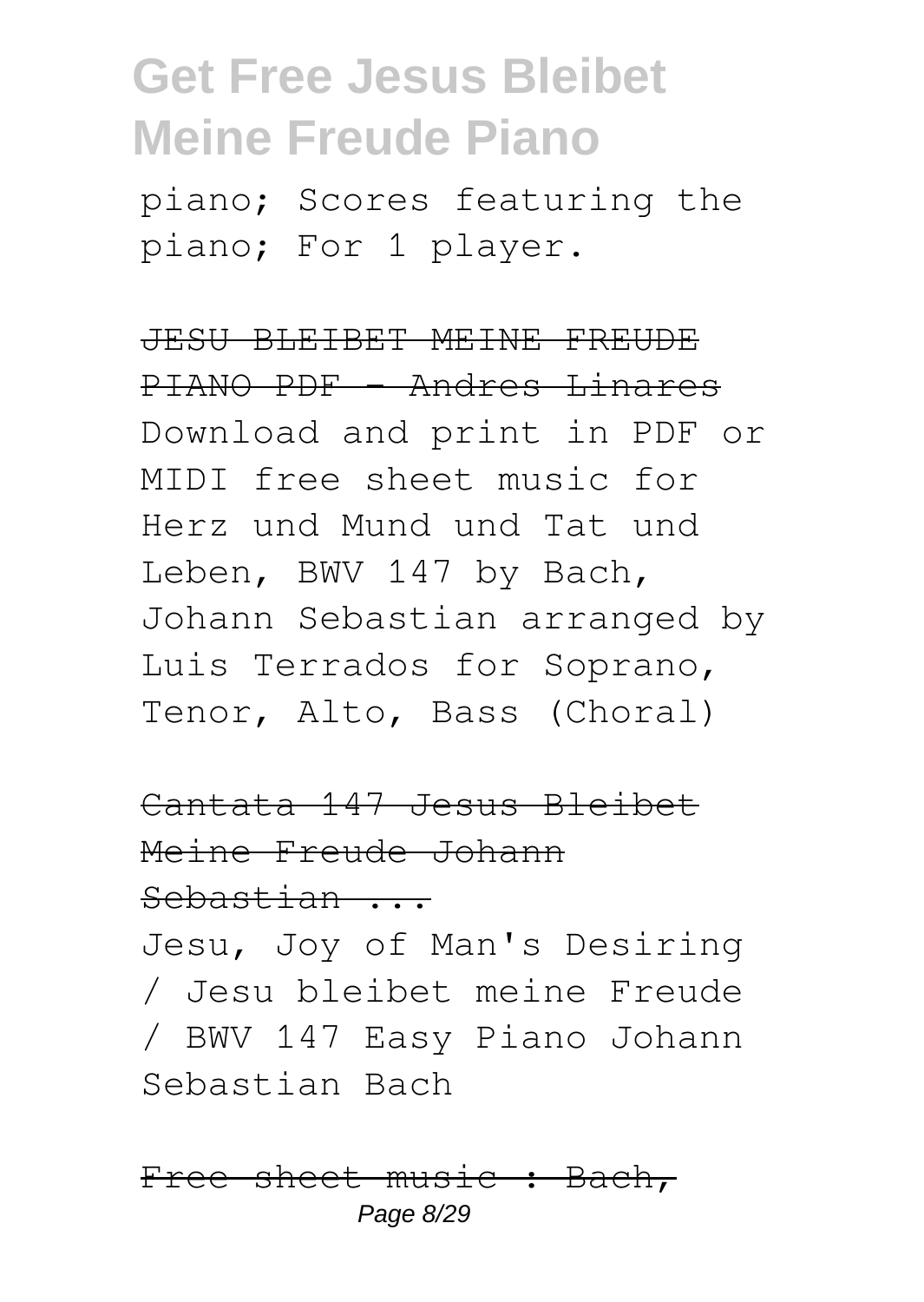Johann Sebastian - Easy Piano ... Herz und Mund und Tat und Leben (Jesu, Joy of Man's  $Desiring) - BWV 147.$ Instrumentations: CHOIR - VOCAL › Choral SATB, Piano (2) Original ... Jesus bleibet meine Freude BWV147

(Trans. for Piano) BWV147 Johann Sebastian Bach. LIKE 3. SHARE. PLAYLIST VIDEO. MP3 • • • Annotate this sheet music ...

Free sheet music : Bach, Johann Sebastian - BWV147 -  $Jessus \ldots$ 

J. S. Bach Kantate BWV 147 Bearbeitung von Wolfgang Birtel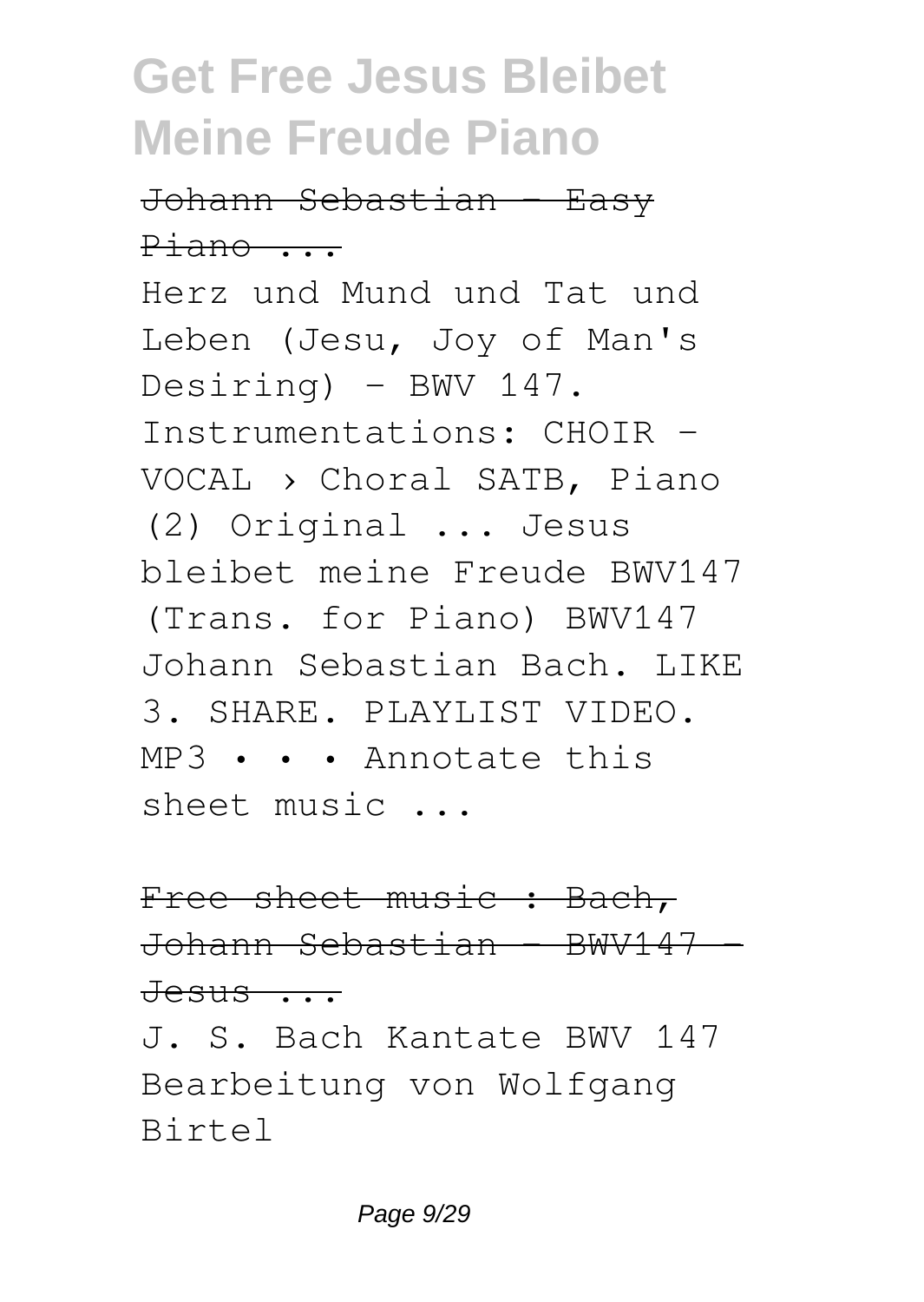J. S. Bach: Jesus bleibet meine Freude - YouTube Johann Sebastian Bach (1685 - 1750) Chorale "Jesus, bleibet meine Freude" from the Cantata "Herz und Mund und Tat und Leben" - mov.  $X_t$ BWV 147 The Cantata BW...

J. S. Bach - "Jesus bleibet meine Freude" BWV 147 -YouTube Midi de la Voz de Soprano

CANTATA 147 - Soprano -Jesus bleibet meine Freude - YouTube Cantata No. 147 10. Jesus bleibet meine Freude por Johann Sebastian Bach. SATB, Piano. Baixe partituras grátis. ... Page 10/29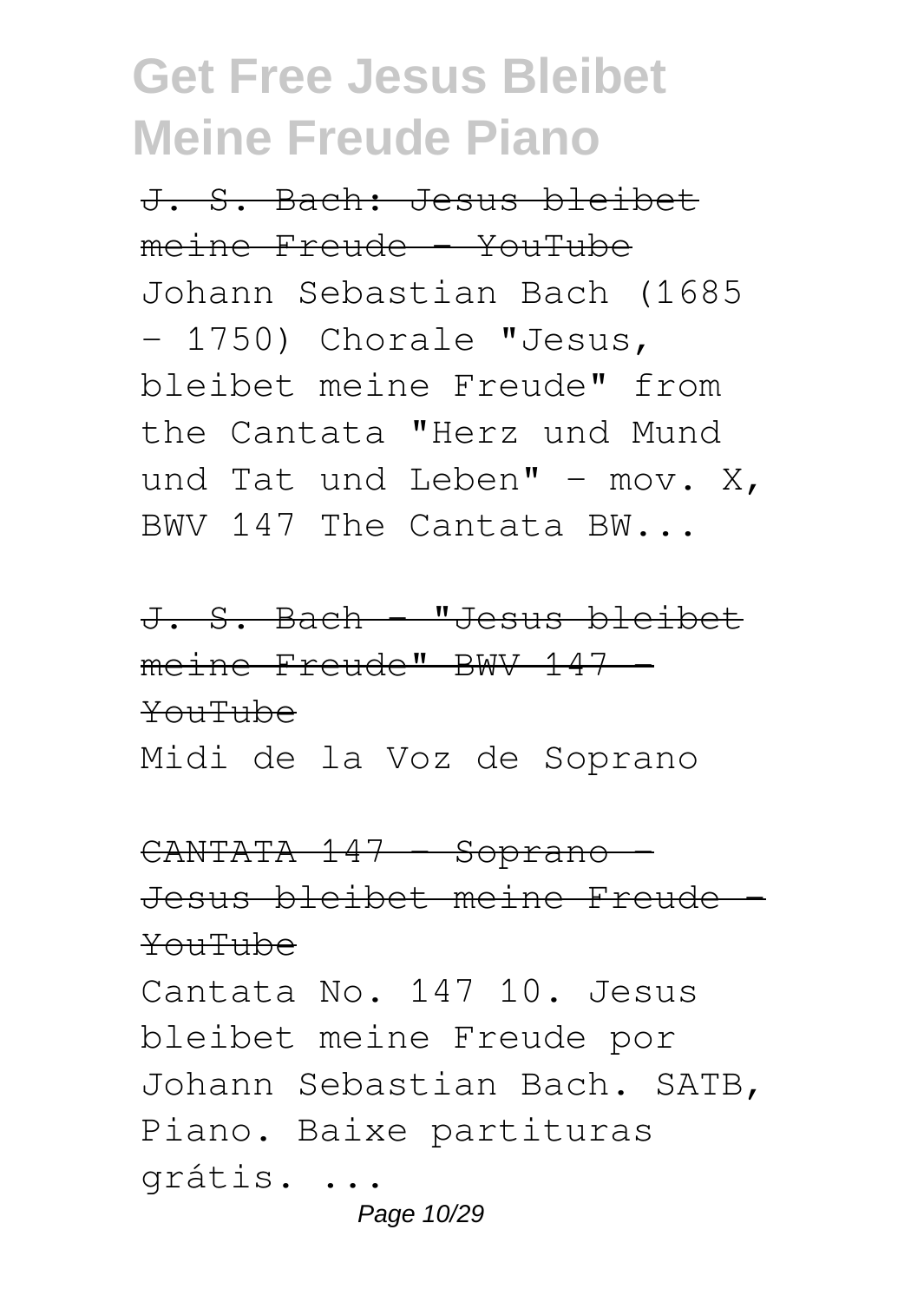Cantata No. 147 10. Jesus bleibet meine Freude - SATB ...

2.4.5 Aria: 'Hilf, Jesu, hilf, daß ich auch dich bekenne' (No.7) 2.4.5.1 For String Duos (Lang) 2.4.6 Aria: 'Ich will von Jesu Wundern singen' (No.9) 2.4.6.1 For String Sextets (Lang) 2.4.6.2 For String Quintets (Lang / Bartoli) 2.4.7 Chorale: 'Jesus bleibet meine Freude' (No.10) 2.4.7.1 For Orchestra (Albanese)

Herz und Mund und Tat und Leben, BWV 147 (Bach, Johann ... BWV 118 O Jesu Christ, Page 11/29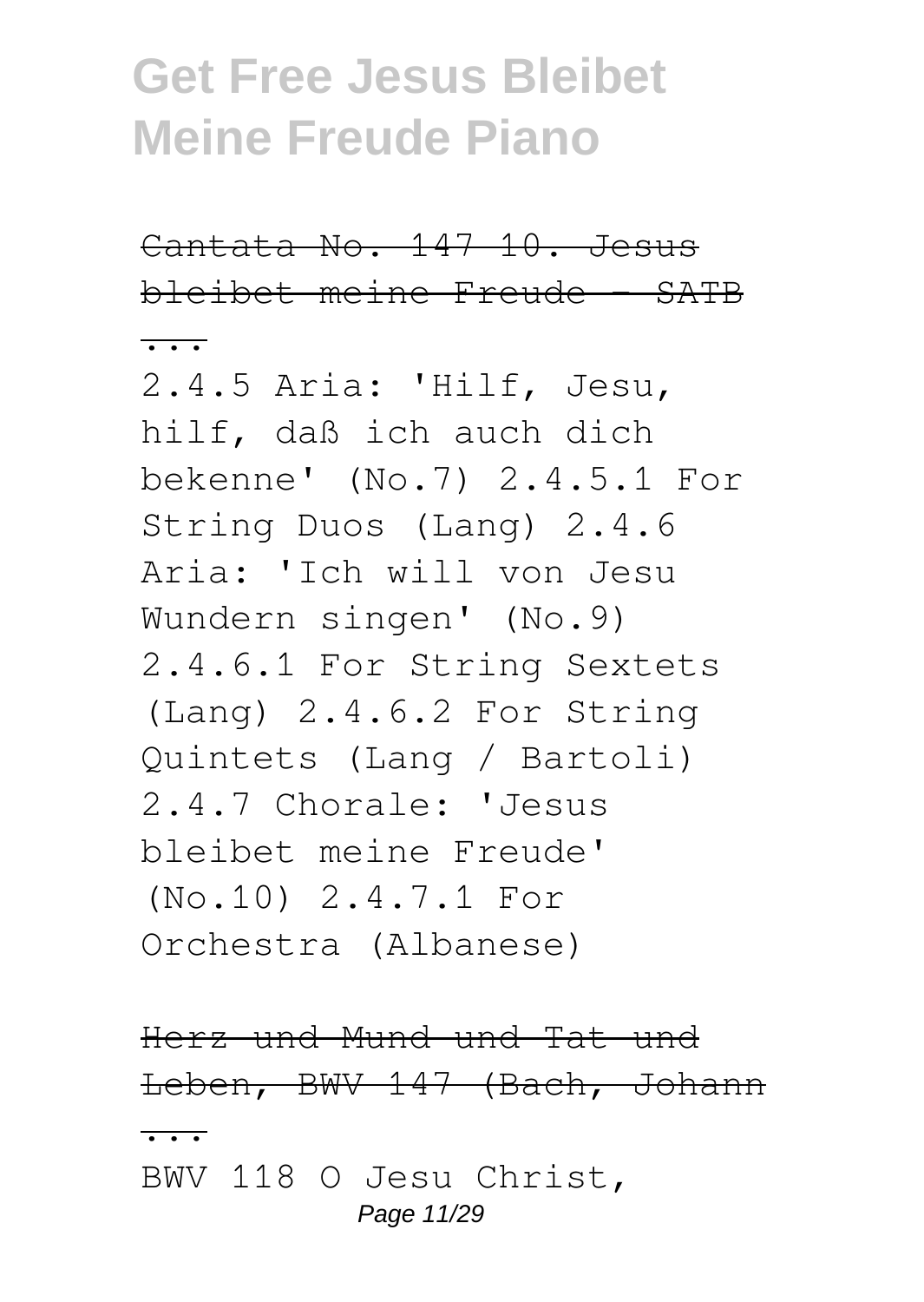mein's Lebens Licht; BWV 225 Singet dem Herrn ein neues Lied; BWV 226 Der Geist hilft unser Schwachheit auf; BWV 227 Jesu, meine Freude; BWV 228 Fürchte dich nicht, ich bin bei dir; BWV 229 Komm, Jesu, komm; BWV 230 Lobet den Herrn, alle Heiden (Psalm 117) BWV 231 Sei Lob und Preis mit Ehren; BWV Anh.159 Ich lasse dich nicht

Jesu, meine Freude, BWV 227 (Bach, Johann Sebastian ... "Jesus bleibet meine Freude" (from S. 147) The Cantata Herz und Mund und Tat und Leben (Heart and Mouth and Deed and Life) existed in two forms during Bach's life. It began in Weimar as Page 12/29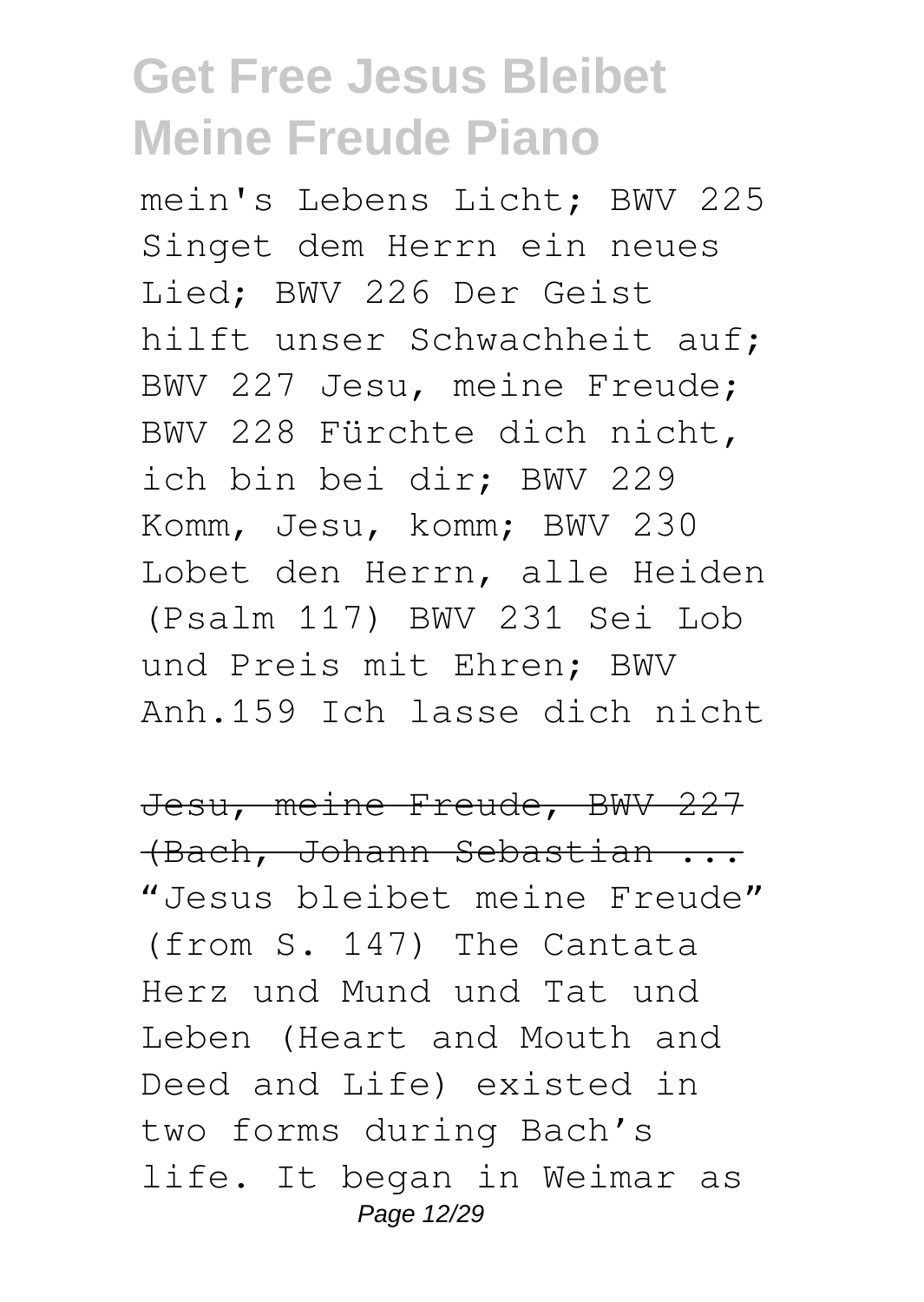a cantata for the Fourth Sunday of Advent, based on a libretto by Salomo Franck. In this form it contained six movements.

#### Jesus bleibet Cover - Bach Cantatas Website

The music of the chorale movements is now best known for the piano transcription by Dame Myra Hess of Hugh P. Allen's choral version of Bach's arrangement, and is notable under the title Jesu, Joy of Man's Desiring which approximately relates to "Jesus bleibet meine Freude", more closely translated as "Jesus shall remain my joy".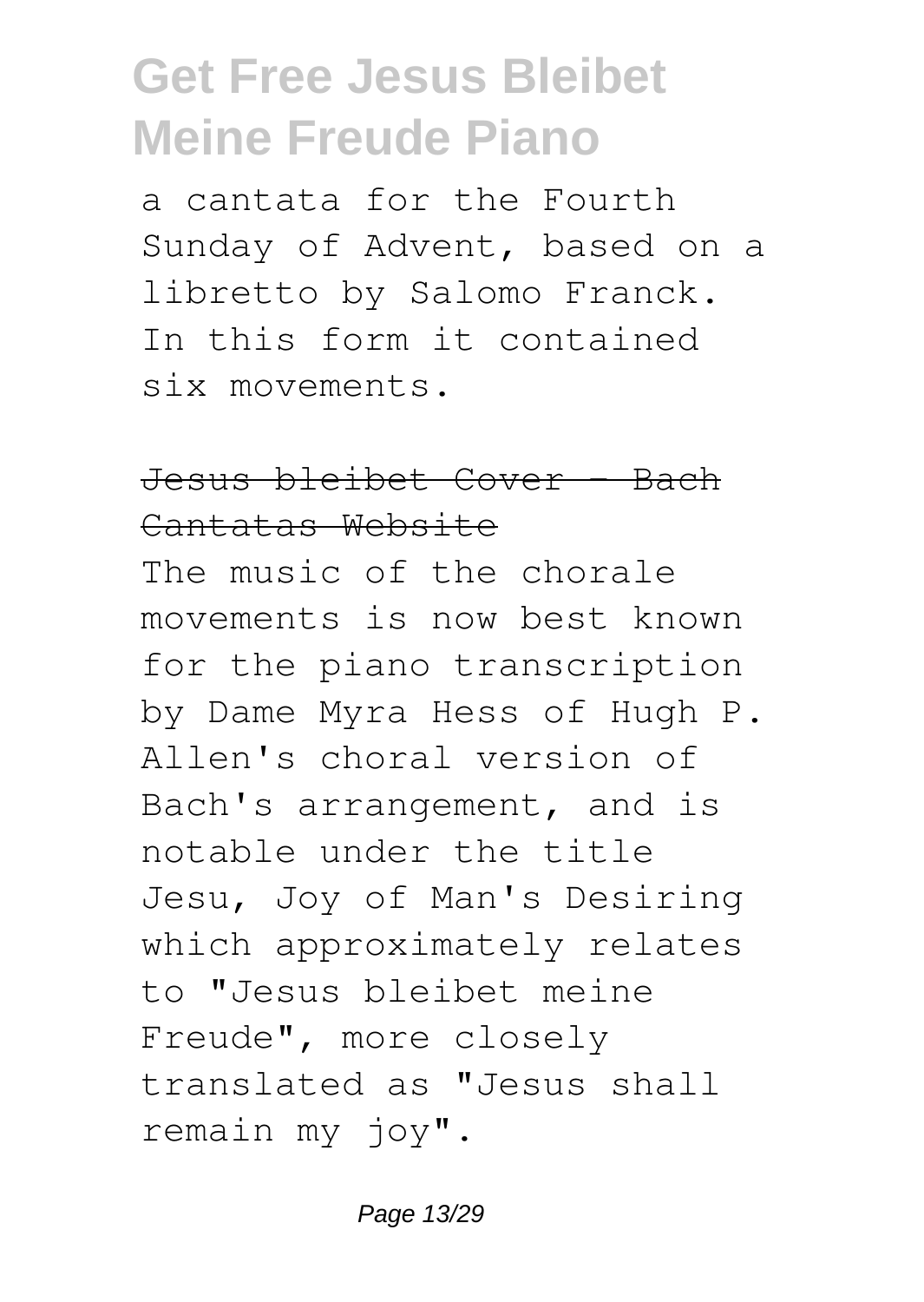Herz und Mund und Tat und Leben, BWV 147 Wikipedia Johann Sebastian Bach – Jesu bleibet meine Freude sheet music download free in PDF or MIDI. Das neugeborne Kindelein BWV Sie werden aus Saba alle kommen BWV Wohl mir, dass ich Jesum habe Jesu, joy of man's desiring mp3. Ehre sei dir, Gott, gesungen VI. Individual Part, Score, Set of Parts. Published by David Warin Solomons S0.

#### JESU BLEIBET MEINE FREUDE SCORE PDF

Jesus bleibet meine Freude 5 Juan José Jericó Ruete 2014-04-16 ... Cantata No. 147 10. Jesus bleibet meine Page 14/29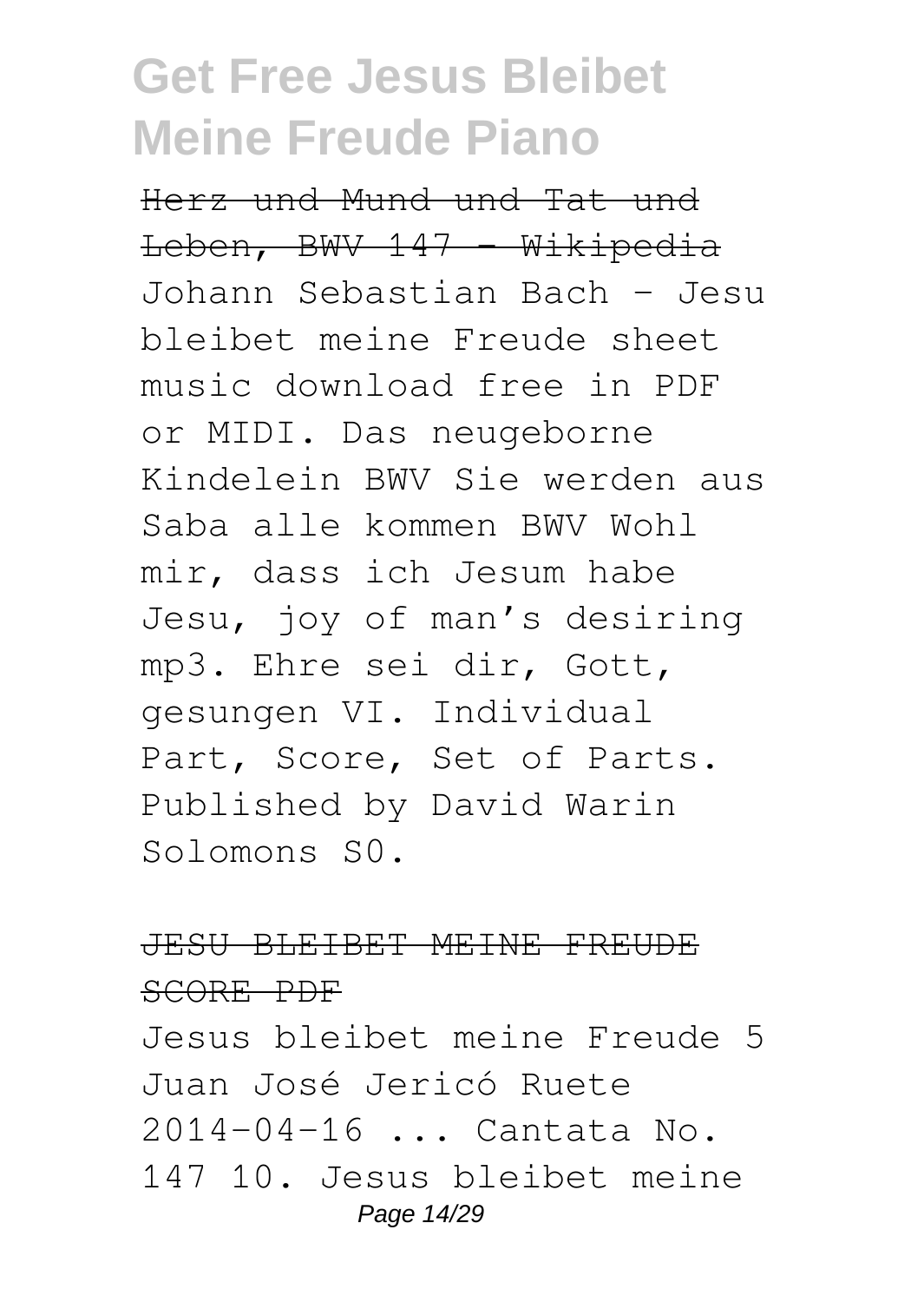Freude 5 Etienne 2011-02-11 " Iawn 'n glws darn bach fy mod yn chwarae y trwmped, y piano yn fy modryb. Mae'r teitl yn amlwg yn wych (Iesu yw fy llawenydd). ...

Cantata No. 147 10. Jesus bleibet meine Freude - SATB

...

"Jesu, Joy of Man's Desiring" (or simply "Joy") is the most common English title of a piece of music derived from a chorale setting of the cantata Herz und Mund und Tat und Leben, BWV 147 ("Heart and Mouth and Deed and Life"), composed by Johann Sebastian Bach in 1723. The same music on different stanzas of a Page 15/29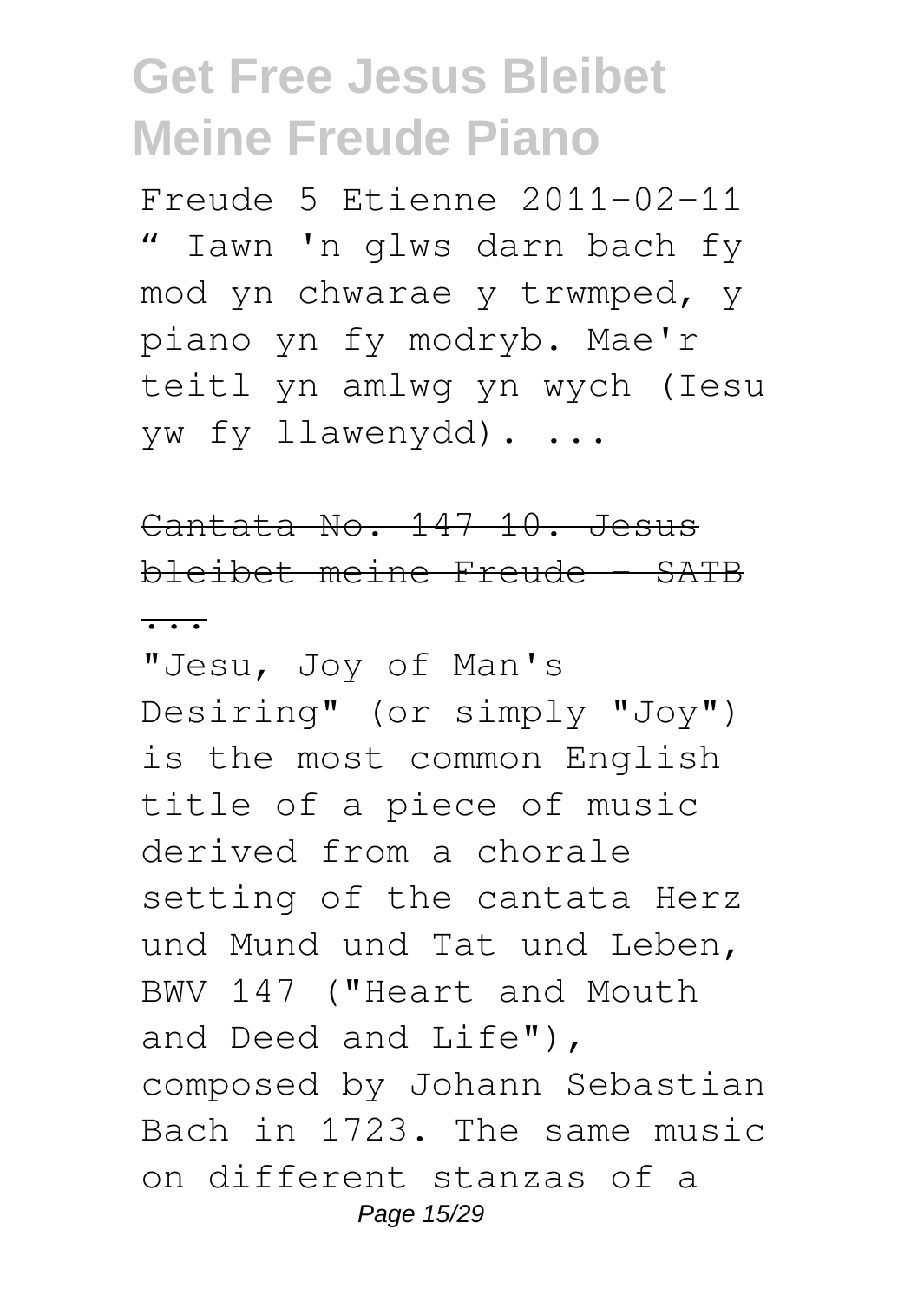chorale closes both parts of the cantata.

#### Jesu, Joy of Man's Desiring - Wikipedia

2 10 Jesu, meine Freude  $*#204913 - 0.02MB, 1 pp.$  $*#442259 - 4.44MB$ , 28 pp. Unter deinen Schirmen • 4. 8 4 It was originally intended for the Sunday before Christmas. Digitized from the old BGA.

One of the most lyrical and beautiful piece of music in classical music it is from Johann Sebastian Bach's cantata Herz und Mund und Tat und Leben composed in Page 16/29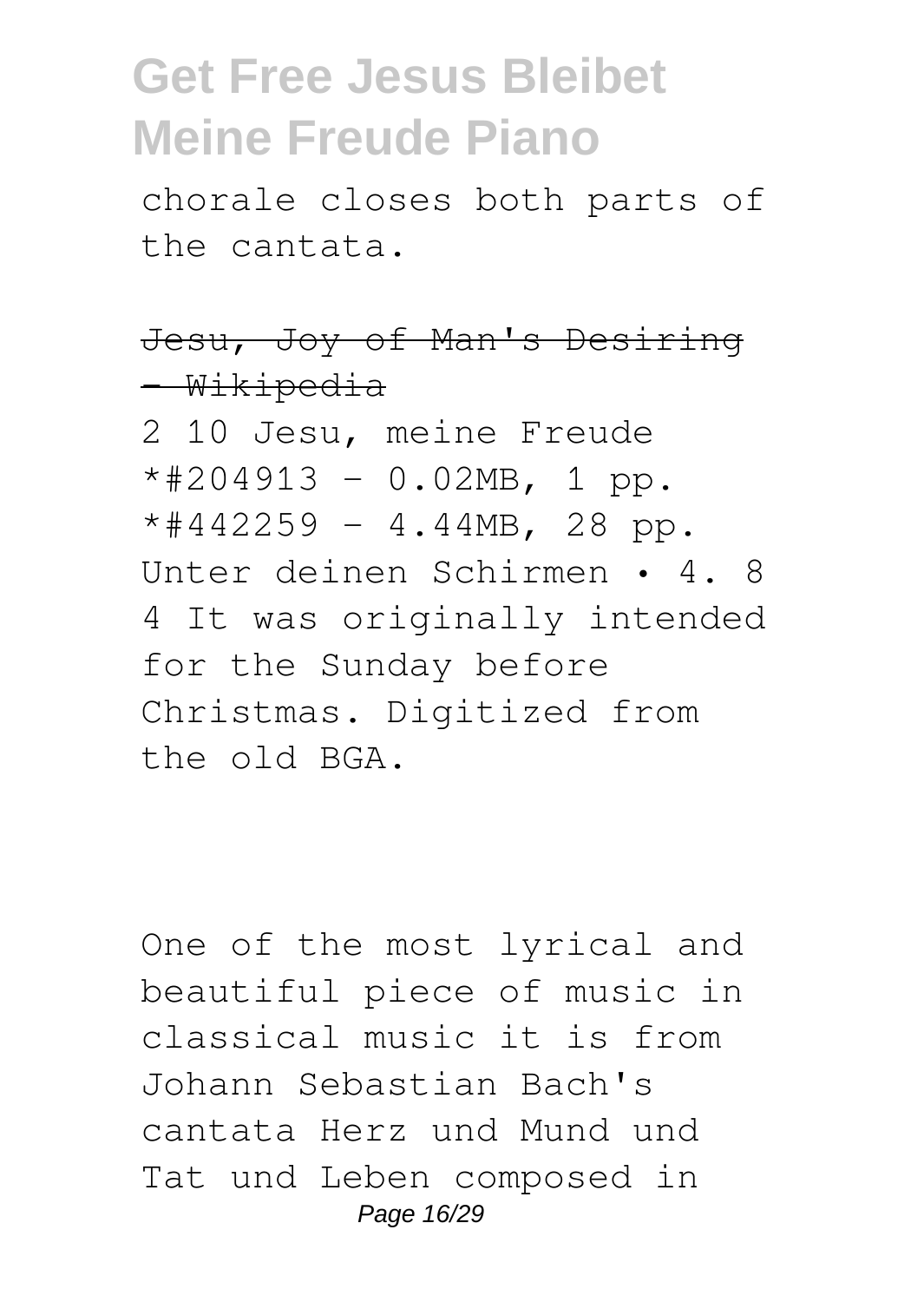1716. It has been featured in many films like Runaway Bride and is often performed at weddings and at Christmas time Sheet Music for Bb Instrument accompanied by Piano arranged by Lars Christian Lundholm. Jesu Joy of Man's Desiring is also known by alternative title: Jesus bleibet meine Freude, cantata Herz und Mund und Tat und Leben, BWV 147. -Instrumentation: Piano and  $Bb$  Instrument - Level: Medium - Score Type: Score and 1 Part - Tempo: Medium -Genre: Baroque - Composer: Johann Sebastian Bach - Year Composed: 1716 - Pages (approximate): 6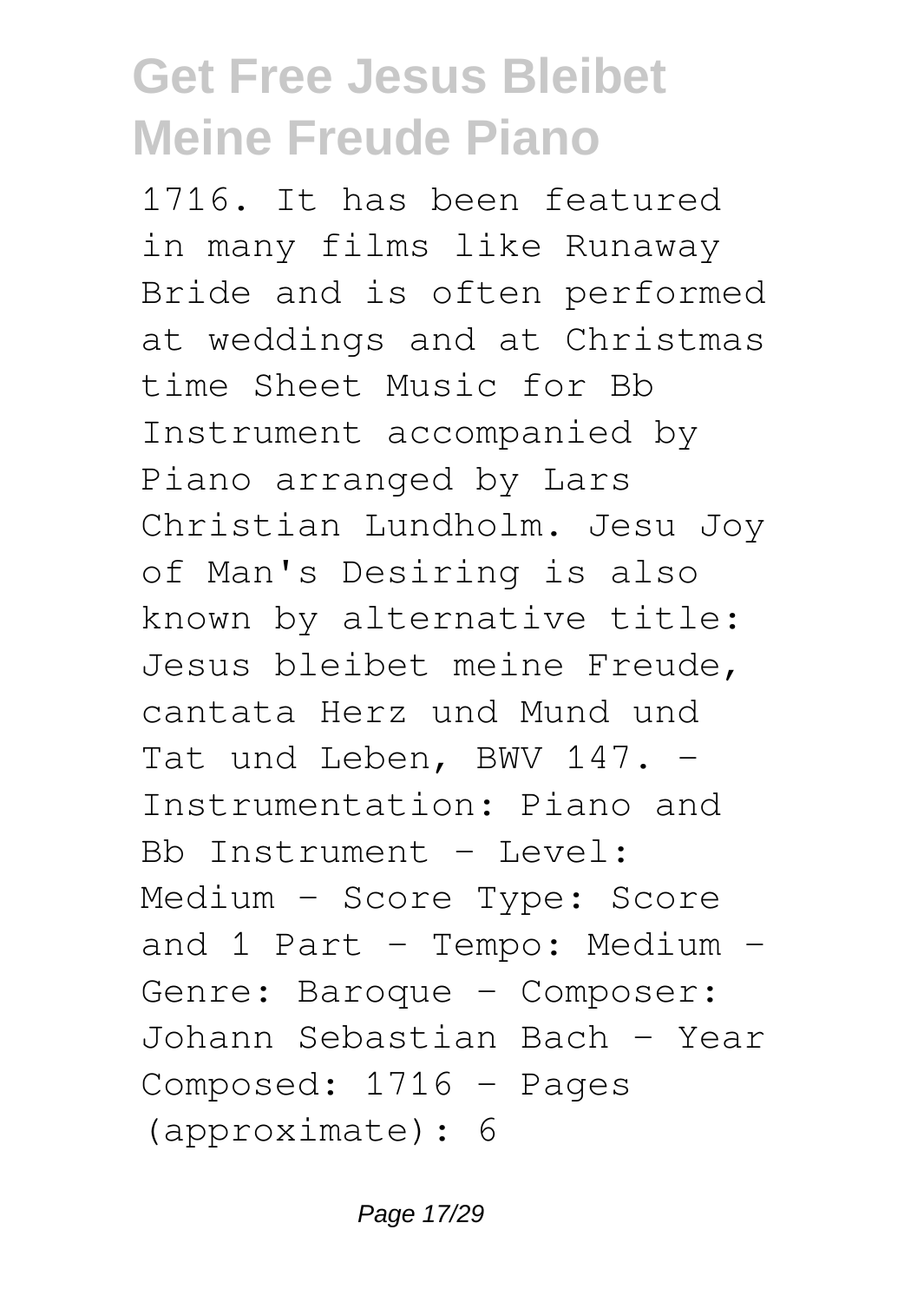One of the most lyrical and beautiful piece of music in classical music it is from Johann Sebastian Bach's cantata Herz und Mund und Tat und Leben composed in 1716. It has been featured in many films like Runaway Bride and is often performed at weddings and at Christmas time Sheet Music for Eb Instrument accompanied by Piano arranged by Lars Christian Lundholm. Jesu Joy of Man's Desiring is also known by alternative title: Jesus bleibet meine Freude, cantata Herz und Mund und Tat und Leben, BWV 147. -Instrumentation: Piano and Eb Instrument - Level: Medium - Score Type: Score Page 18/29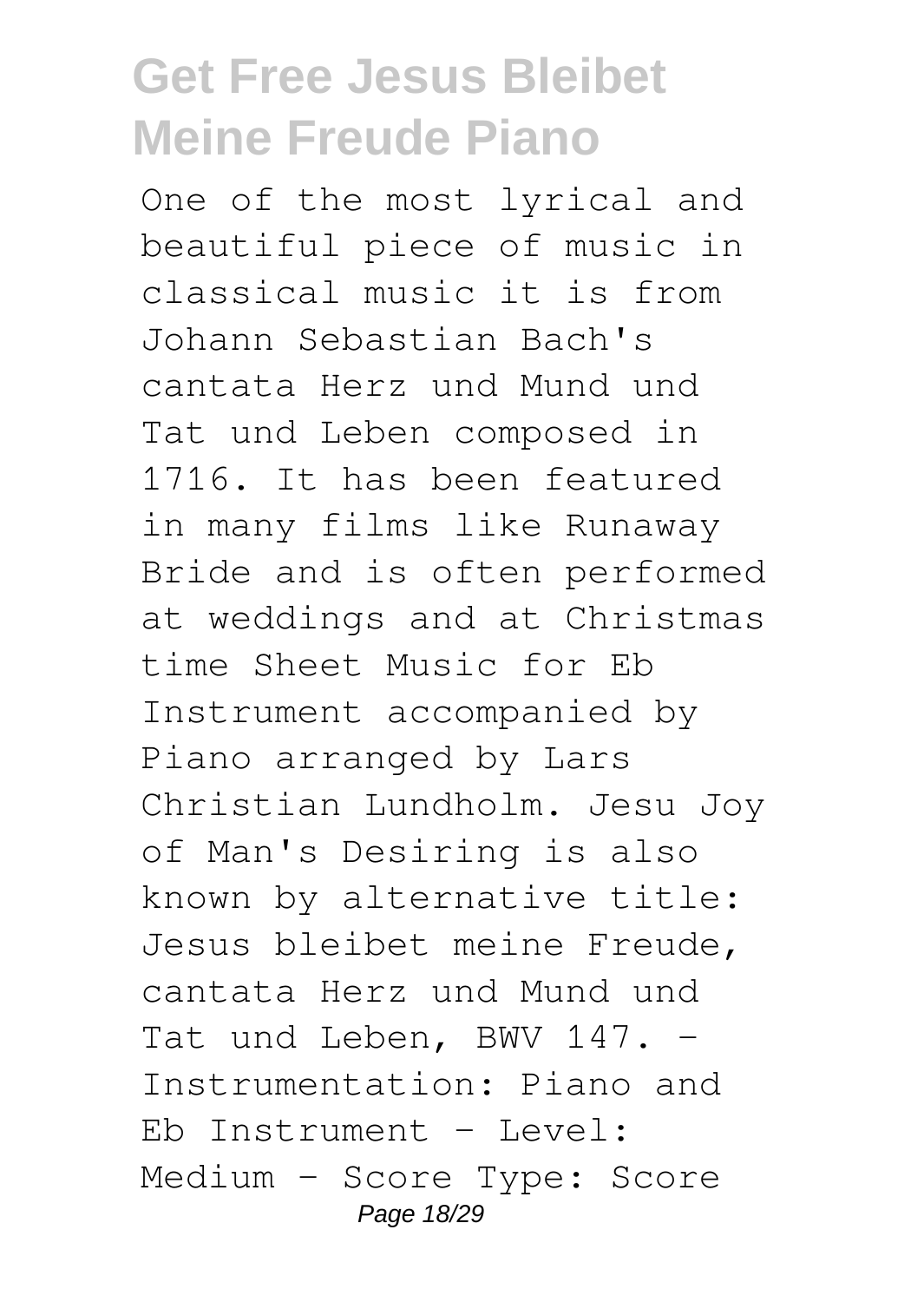and 1 Part - Tempo: Medium -Genre: Baroque - Composer: Johann Sebastian Bach - Year Composed: 1716 - Pages (approximate): 6

One of the most lyrical and beautiful piece of music in classical music it is from Johann Sebastian Bach's cantata Herz und Mund und Tat und Leben composed in 1716. It has been featured in many films like Runaway Bride and is often performed at weddings and at Christmas time Sheet Music for Viola accompanied by Piano arranged by Lars Christian Lundholm. Jesu Joy of Man's Desiring is also known by alternative title: Jesus Page 19/29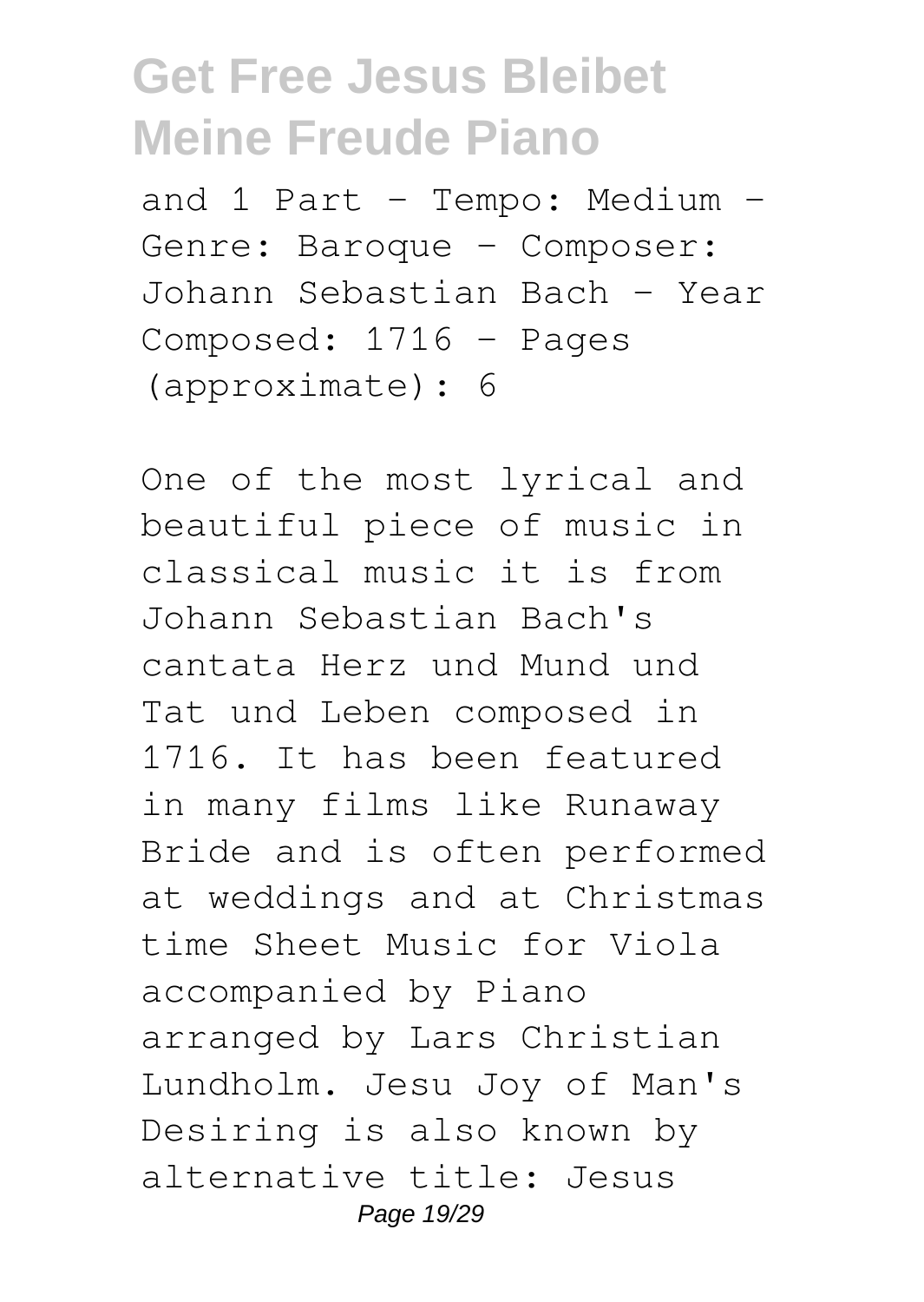bleibet meine Freude, cantata Herz und Mund und Tat und Leben, BWV 147. -Instrumentation: Piano and Viola - Level: Medium - Score Type: Score and 1 Part - Tempo: Medium - Genre: Baroque - Composer: Johann Sebastian Bach - Year Composed: 1716 - Pages (approximate): 6

One of the most lyrical and beautiful piece of music in classical music it is from Johann Sebastian Bach's cantata Herz und Mund und Tat und Leben composed in 1716. It has been featured in many films like Runaway Bride and is often performed at weddings and at Christmas Page 20/29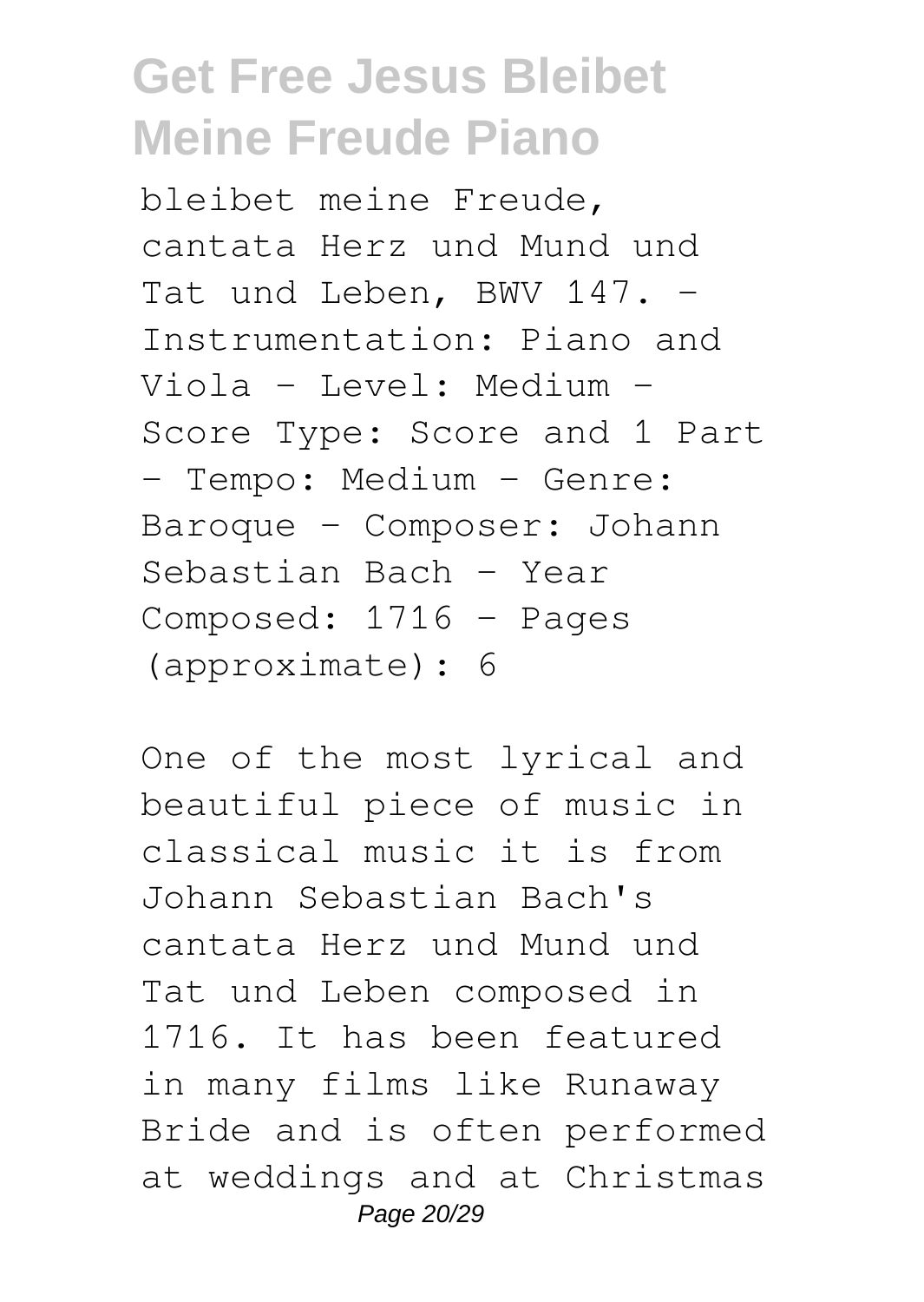time Sheet Music for Accordion accompanied by Piano arranged by Lars Christian Lundholm. Jesu Joy of Man's Desiring is also known by alternative title: Jesus bleibet meine Freude, cantata Herz und Mund und Tat und Leben, BWV 147. -Instrumentation: Piano and Accordion - Level: Medium - Score Type: Score and 1 Part - Tempo: Medium - Genre: Baroque - Composer: Johann Sebastian Bach - Year Composed: 1716 - Pages (approximate): 6

One of the most lyrical and beautiful piece of music in classical music it is from Johann Sebastian Bach's Page 21/29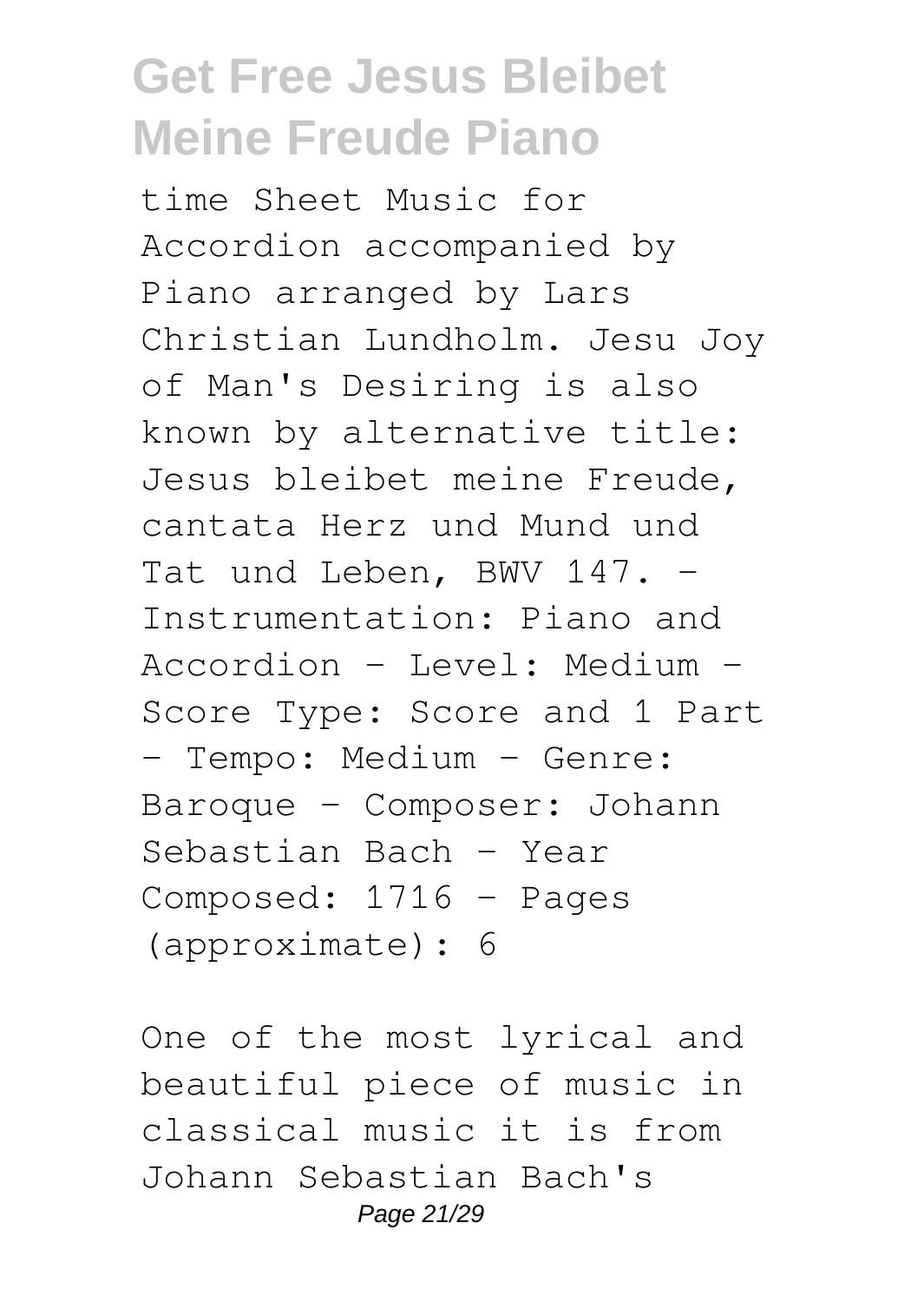cantata Herz und Mund und Tat und Leben composed in 1716. It has been featured in many films like Runaway Bride and is often performed at weddings and at Christmas time Sheet Music for French Horn accompanied by Piano arranged by Lars Christian Lundholm. Jesu Joy of Man's Desiring is also known by alternative title: Jesus bleibet meine Freude, cantata Herz und Mund und Tat und Leben, BWV 147. -Instrumentation: Piano and French Horn - Level: Medium - Score Type: Score and 1 Part - Tempo: Medium - Genre: Baroque - Composer: Johann Sebastian Bach - Year Composed: 1716 - Pages Page 22/29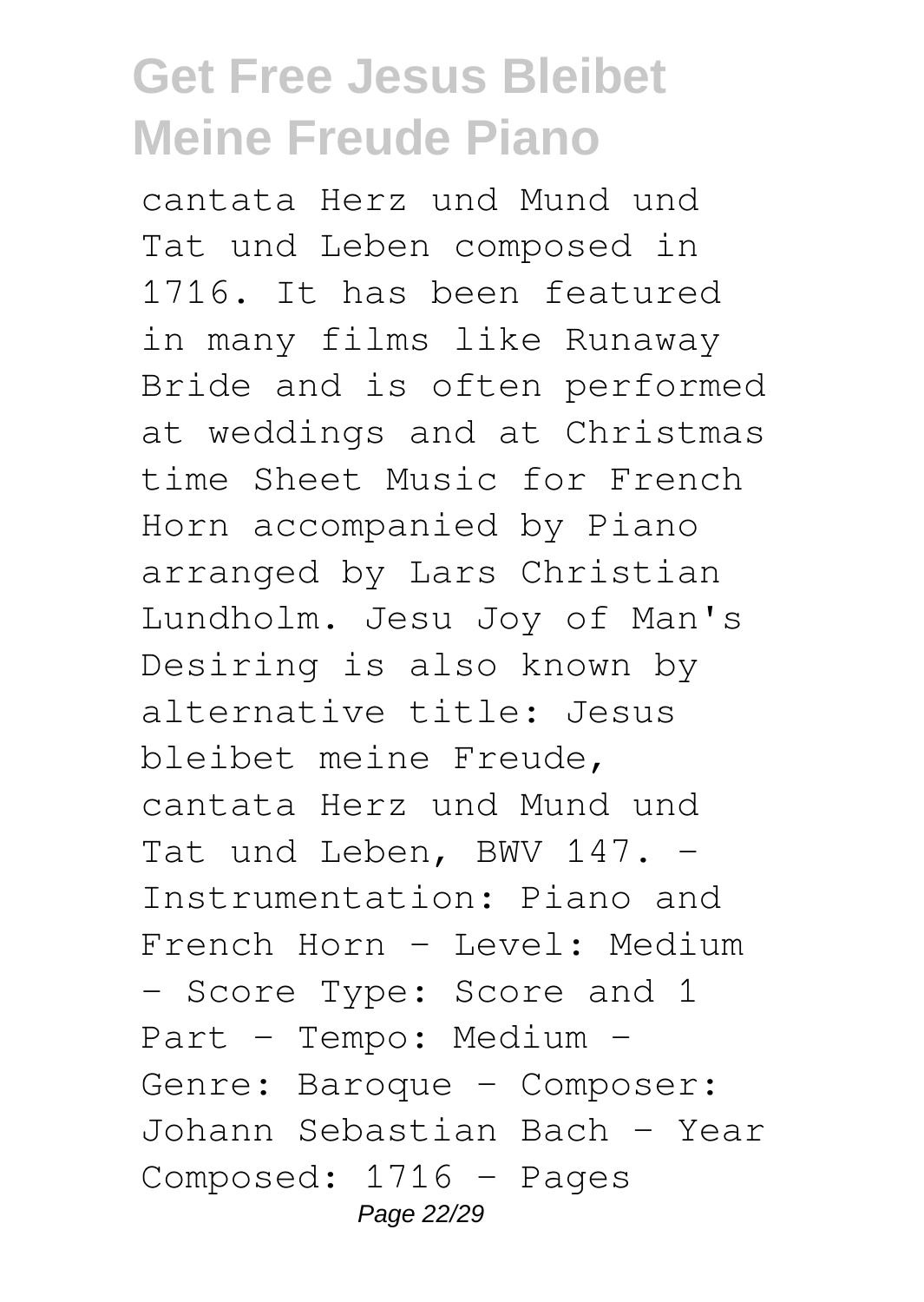(approximate): 6

One of the most lyrical and beautiful piece of music in classical music it is from Johann Sebastian Bach's cantata Herz und Mund und Tat und Leben composed in 1716. It has been featured in many films like Runaway Bride and is often performed at weddings and at Christmas time Sheet Music for Double Bass accompanied by Piano arranged by Lars Christian Lundholm. Jesu Joy of Man's Desiring is also known by alternative title: Jesus bleibet meine Freude, cantata Herz und Mund und Tat und Leben, BWV 147. -Instrumentation: Piano and Page 23/29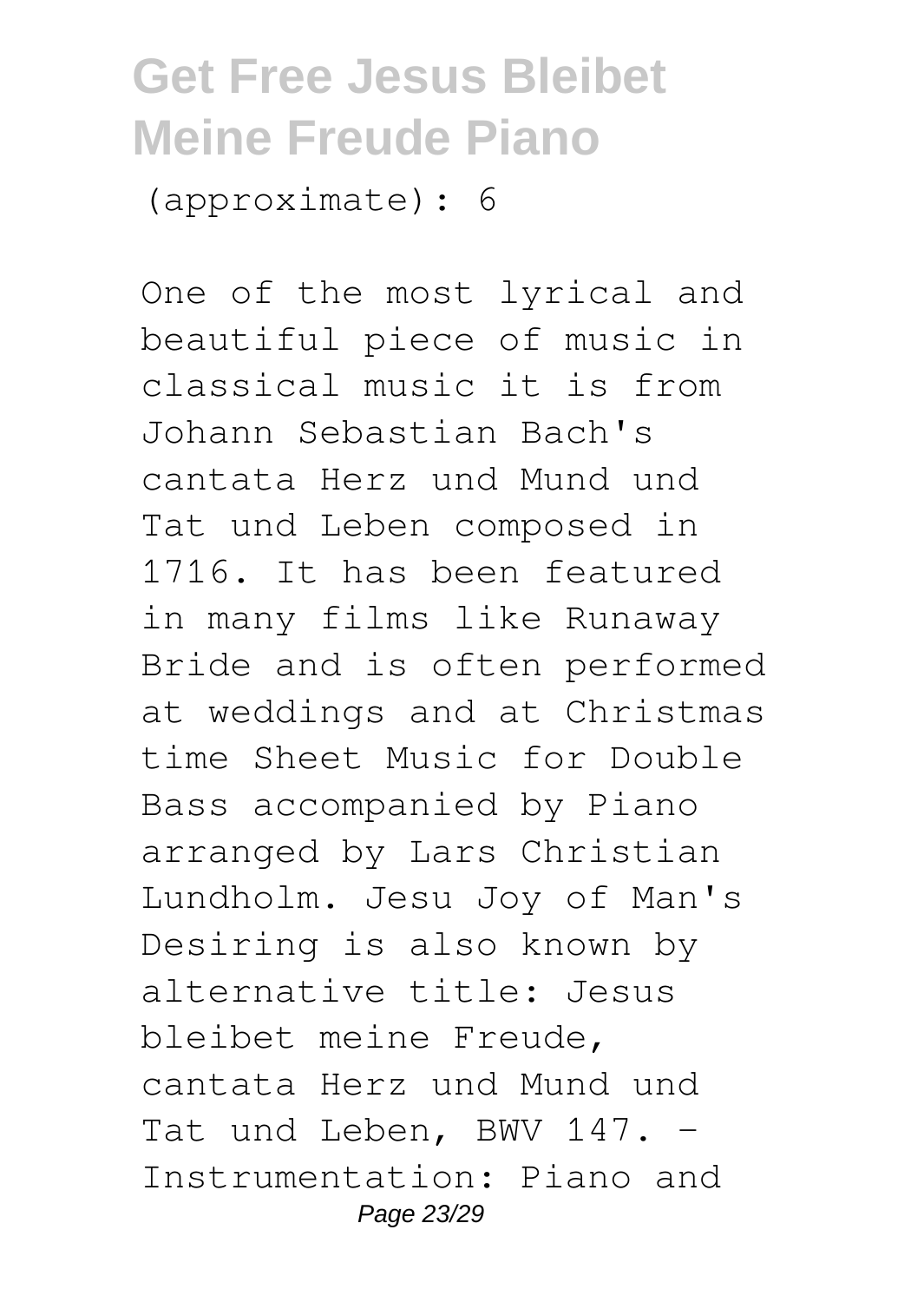Double Bass - Level: Medium - Score Type: Score and 1 Part - Tempo: Medium - Genre: Baroque - Composer: Johann Sebastian Bach - Year Composed: 1716 - Pages (approximate): 6

One of the most lyrical and beautiful piece of music in classical music it is from Johann Sebastian Bach's cantata Herz und Mund und Tat und Leben composed in 1716. It has been featured in many films like Runaway Bride and is often performed at weddings and at Christmas time Sheet Music for Piano arranged by Lars Christian Lundholm. Jesu Joy of Man's Desiring is also known by Page 24/29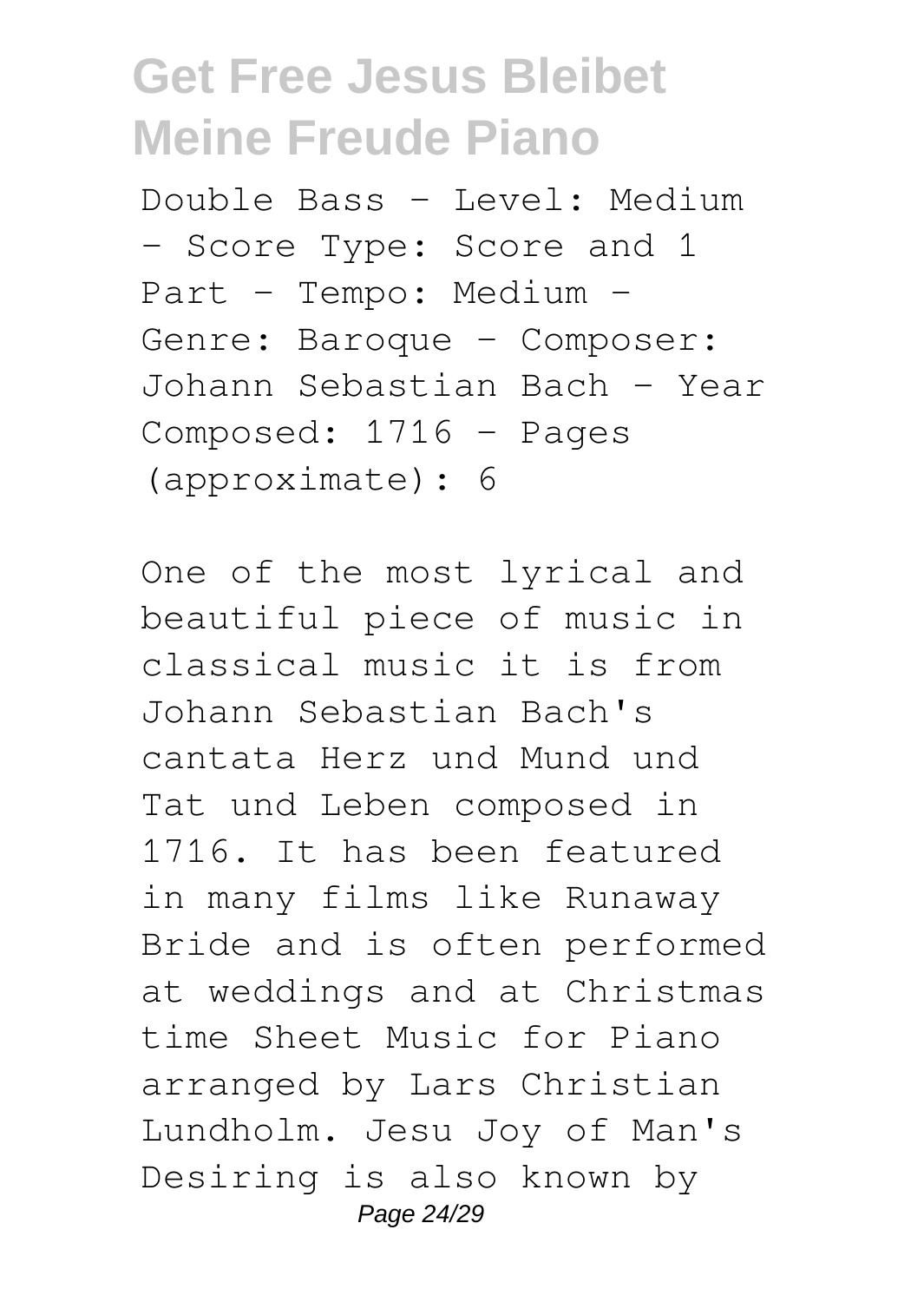alternative title: Jesus bleibet meine Freude, cantata Herz und Mund und Tat und Leben, BWV 147. -Instrumentation: Piano - Level: Medium - Score Type: Solo Score - Tempo: Medium - Genre: Baroque - Composer: Johann Sebastian Bach - Year Composed: 1716 - Pages (approximate): 3

One of the most lyrical and beautiful piece of music in classical music it is from Johann Sebastian Bach's cantata Herz und Mund und Tat und Leben composed in 1716. It has been featured in many films like Runaway Bride and is often performed at weddings and at Christmas Page 25/29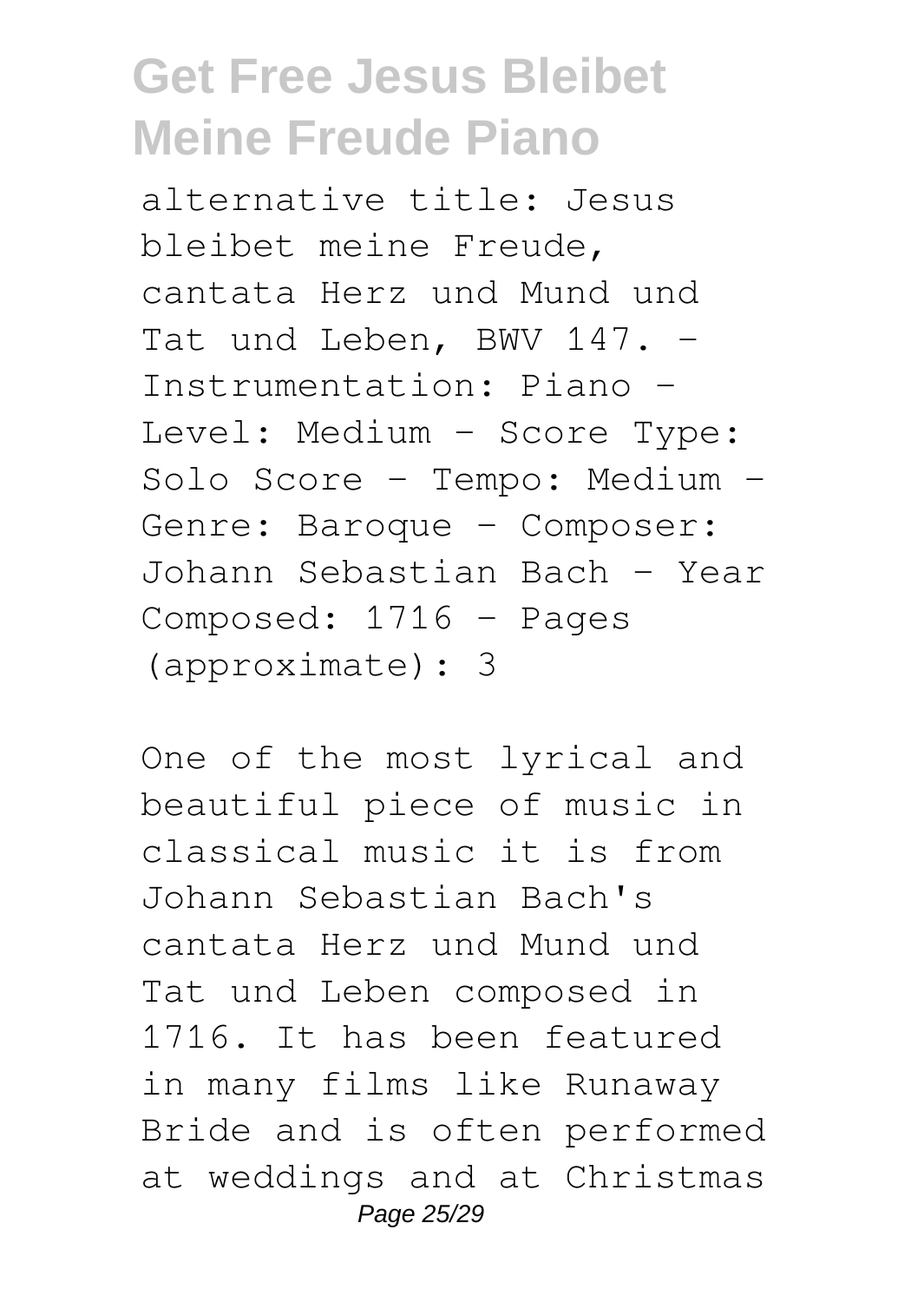time Sheet Music for Bb Clarinet accompanied by Piano arranged by Lars Christian Lundholm. Jesu Joy of Man's Desiring is also known by alternative title: Jesus bleibet meine Freude, cantata Herz und Mund und Tat und Leben, BWV 147. -Instrumentation: Piano and Bb Clarinet - Level: Medium - Score Type: Score and 1 Part - Tempo: Medium - Genre: Baroque - Composer: Johann Sebastian Bach - Year Composed: 1716 - Pages (approximate): 6

One of the most lyrical and beautiful piece of music in classical music it is from Johann Sebastian Bach's Page 26/29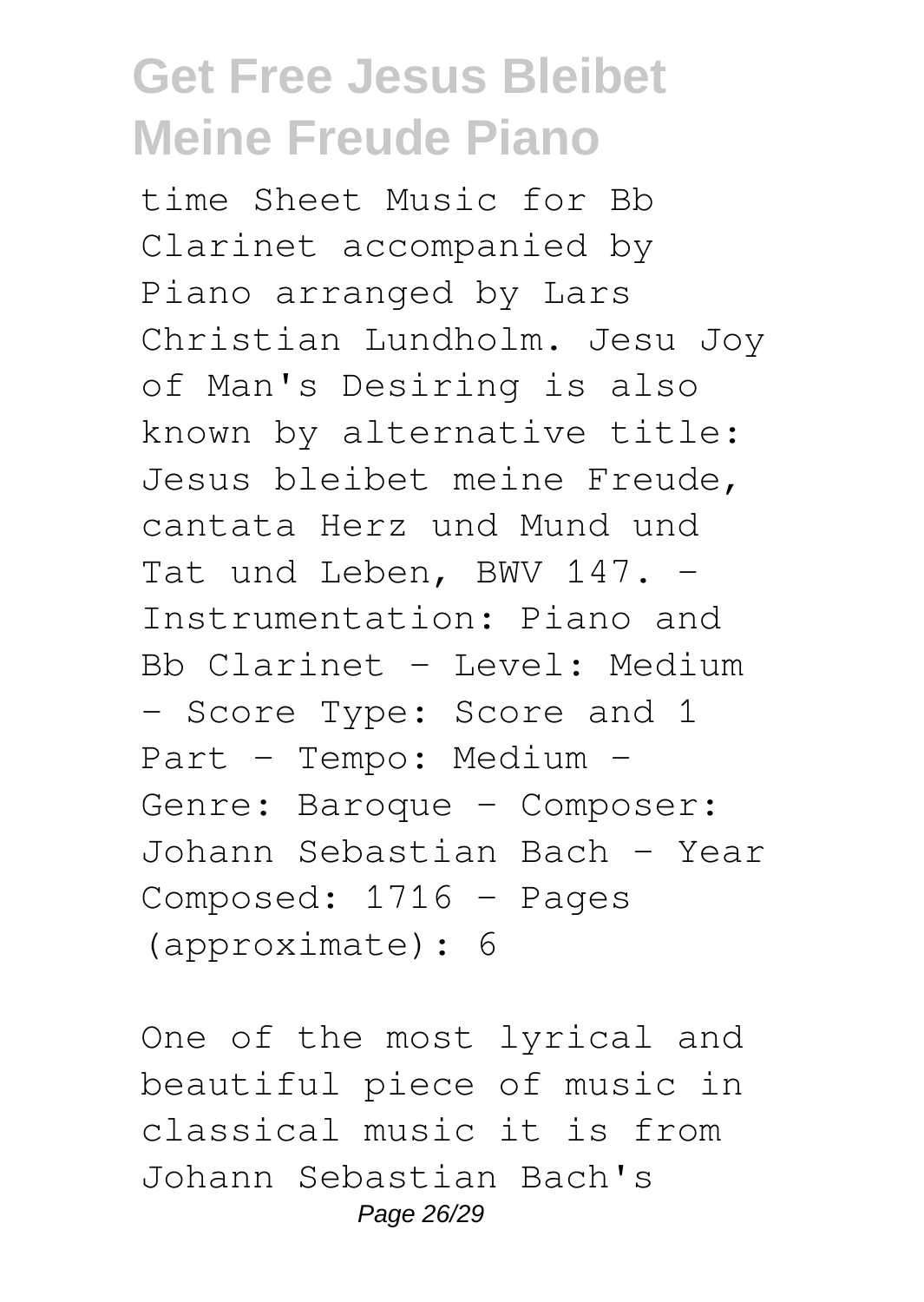cantata Herz und Mund und Tat und Leben composed in 1716. It has been featured in many films like Runaway Bride and is often performed at weddings and at Christmas time Sheet Music for English Horn accompanied by Piano arranged by Lars Christian Lundholm. Jesu Joy of Man's Desiring is also known by alternative title: Jesus bleibet meine Freude, cantata Herz und Mund und Tat und Leben, BWV 147. -Instrumentation: Piano and English Horn - Level: Medium - Score Type: Score and 1 Part - Tempo: Medium - Genre: Baroque - Composer: Johann Sebastian Bach - Year Composed: 1716 - Pages Page 27/29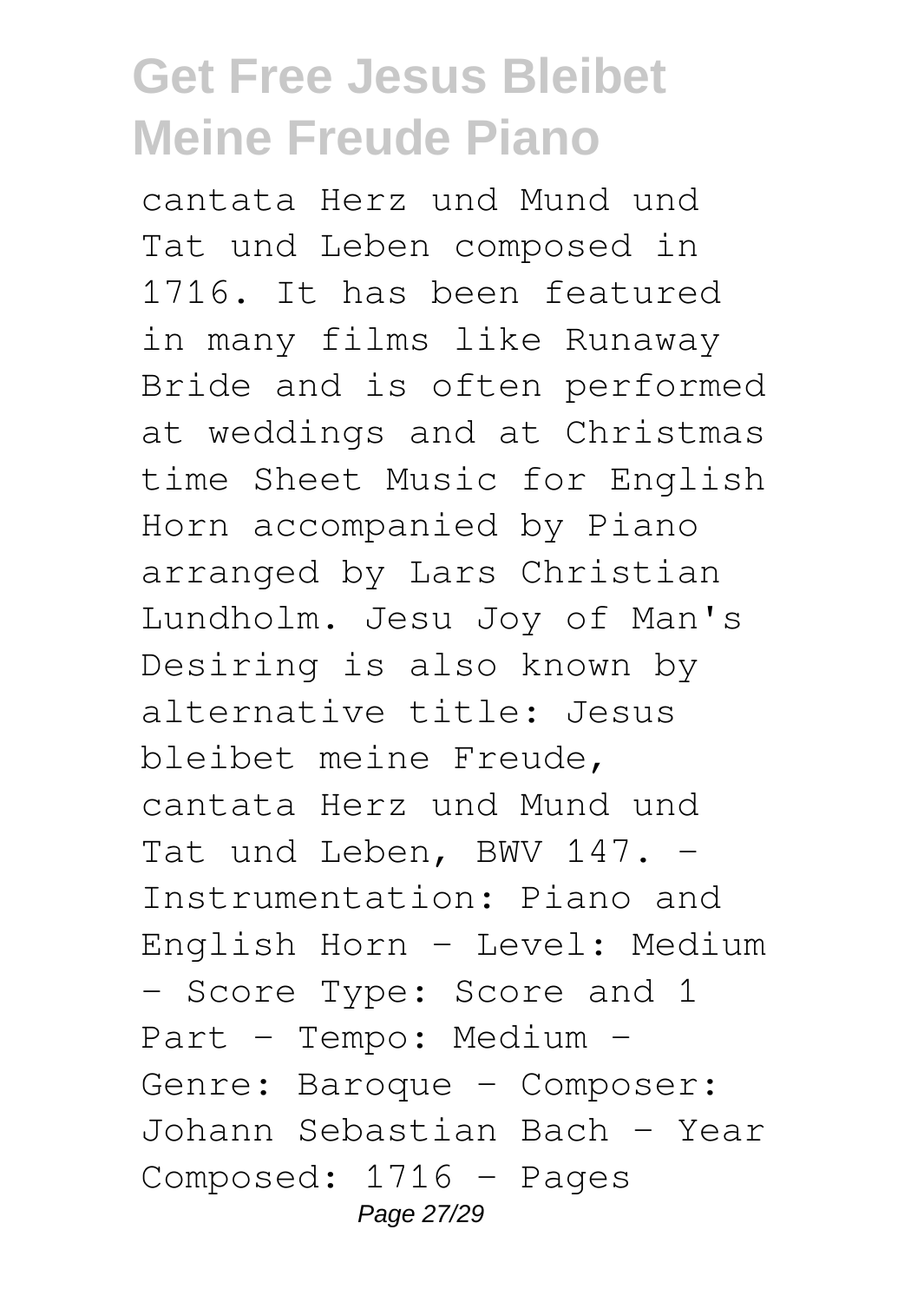(approximate): 6

One of the most lyrical and beautiful piece of music in classical music it is from Johann Sebastian Bach's cantata Herz und Mund und Tat und Leben composed in 1716. It has been featured in many films like Runaway Bride and is often performed at weddings and at Christmas time Sheet Music for Bassoon accompanied by Piano arranged by Lars Christian Lundholm. Jesu Joy of Man's Desiring is also known by alternative title: Jesus bleibet meine Freude, cantata Herz und Mund und Tat und Leben, BWV 147. -Instrumentation: Piano and Page 28/29